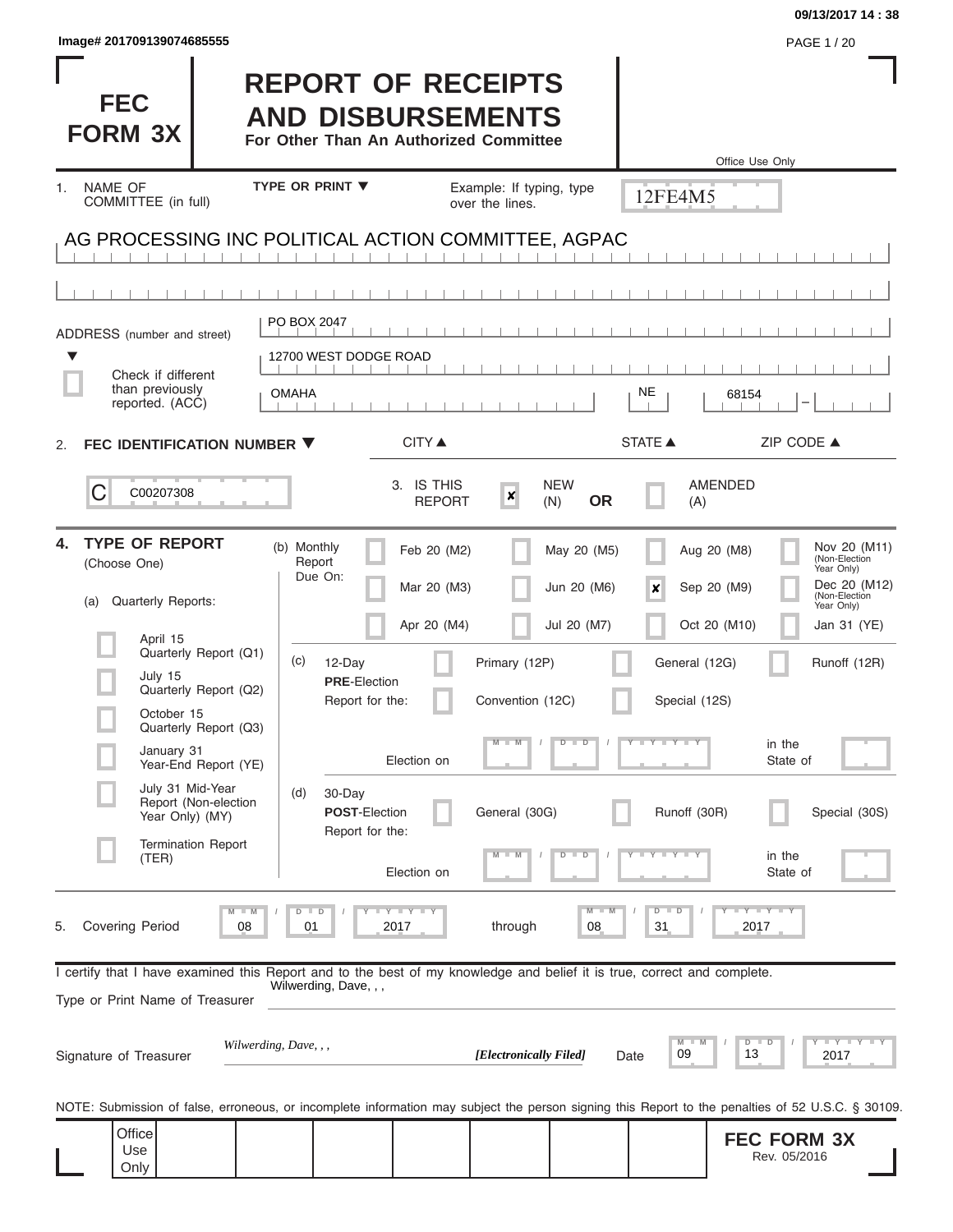✘

#### **SUMMARY PAGE OF RECEIPTS AND DISBURSEMENTS**

FEC **Form 3X** (Rev. 05/2016) Page **2**

Write or Type Committee Name

# AG PROCESSING INC POLITICAL ACTION COMMITTEE, AGPAC Image# 201709139074685556<br>
FEC Form 3X (Rev. 05/2016)<br>
OF RECEIPTS AND DISBURSEMENTS<br>
Write or Type Committee Name<br>
AG PROCESSING INC POLITICAL ACTION COMMITTEE, AGPAC<br>
Report Covering the Period: From: 08 01 2017<br>
To: 08

|    | $M -$<br>08<br>Report Covering the Period:<br>From:                                                 | $D$ $\Box$<br>Y I Y I<br>$\overline{D}$<br>01<br>2017<br>To: | $Y = Y + Y$<br>$M - M$<br>$D$ $D$<br>31<br>08<br>2017 |
|----|-----------------------------------------------------------------------------------------------------|--------------------------------------------------------------|-------------------------------------------------------|
|    |                                                                                                     | <b>COLUMN A</b><br><b>This Period</b>                        | <b>COLUMN B</b><br><b>Calendar Year-to-Date</b>       |
| 6. | Cash on Hand<br>(a)<br>$-Y$ $-Y$ $-YY$<br>January 1,<br>2017                                        |                                                              | 67870.18                                              |
|    | Cash on Hand at<br>(b)<br>Beginning of Reporting Period                                             | 83028.76                                                     |                                                       |
|    | Total Receipts (from Line 19)<br>(c)                                                                | 2895.45                                                      | 25088.68                                              |
|    | Subtotal (add Lines 6(b) and<br>(d)<br>6(c) for Column A and Lines<br>6(a) and 6(c) for Column B)   | 85924.21                                                     | 92958.86                                              |
| 7. | Total Disbursements (from Line 31)                                                                  | 11004.95                                                     | 18039.60                                              |
| 8. | Cash on Hand at Close of<br><b>Reporting Period</b><br>(subtract Line $7$ from Line $6(d)$ )        | 74919.26                                                     | 74919.26                                              |
| 9. | Debts and Obligations Owed TO<br>the Committee (Itemize all on<br>Schedule C and/or Schedule D)     | 0.00                                                         |                                                       |
|    | 10. Debts and Obligations Owed BY<br>the Committee (Itemize all on<br>Schedule C and/or Schedule D) | 0.00                                                         |                                                       |

This committee has qualified as a multicandidate committee. (see FEC FORM 1M)

### **For further information contact:**

Federal Election Commission 999 E Street, NW Washington, DC 20463

Toll Free 800-424-9530 Local 202-694-1100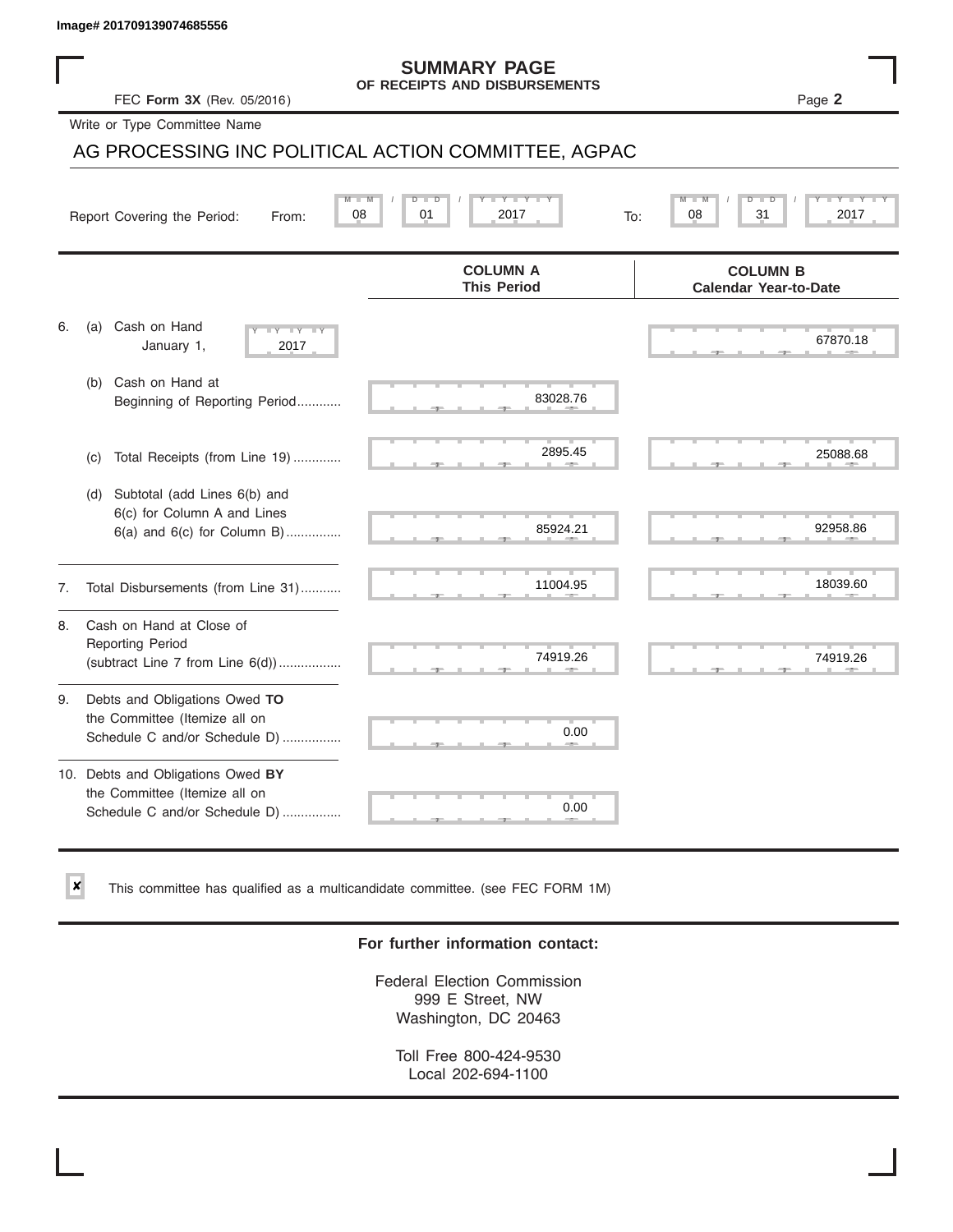|  | Image# 201709139074685557 |
|--|---------------------------|
|  |                           |

### **DETAILED SUMMARY PAGE**

### AG PROCESSING INC POLITICAL ACTION COMMITTEE, AGPAC

|                                                                        | <b>DETAILED SUMMARY PAGE</b>                                     |                                                                         |
|------------------------------------------------------------------------|------------------------------------------------------------------|-------------------------------------------------------------------------|
| FEC Form 3X (Rev. 05/2016)                                             | of Receipts                                                      | Page 3                                                                  |
| Write or Type Committee Name                                           |                                                                  |                                                                         |
|                                                                        | AG PROCESSING INC POLITICAL ACTION COMMITTEE, AGPAC              |                                                                         |
| Report Covering the Period:<br>From:                                   | <b>LY LY LY</b><br>$M$ $M$<br>$D$ $D$<br>01<br>08<br>2017<br>To: | $T - Y$ $T - Y$ $T - Y$<br>M<br>D<br>$\overline{D}$<br>08<br>31<br>2017 |
| I. Receipts                                                            | <b>COLUMN A</b><br><b>Total This Period</b>                      | <b>COLUMN B</b><br><b>Calendar Year-to-Date</b>                         |
| 11. Contributions (other than loans) From:                             |                                                                  |                                                                         |
| Individuals/Persons Other<br>(a)                                       |                                                                  |                                                                         |
| <b>Than Political Committees</b><br>(i) Itemized (use Schedule A)      | 2240.00                                                          | 12000.00                                                                |
|                                                                        |                                                                  |                                                                         |
|                                                                        | 652.00                                                           | 13062.00                                                                |
| (iii) TOTAL (add                                                       |                                                                  |                                                                         |
| Lines 11(a)(i) and (ii)▶                                               | 2892.00                                                          | 25062.00                                                                |
| Political Party Committees                                             | 0.00                                                             | 0.00                                                                    |
| (b)<br><b>Other Political Committees</b><br>(C)                        |                                                                  |                                                                         |
|                                                                        | 0.00                                                             | 0.00                                                                    |
| Total Contributions (add Lines<br>(d)                                  |                                                                  |                                                                         |
| $11(a)(iii)$ , (b), and (c)) (Carry                                    |                                                                  | 25062.00                                                                |
| Totals to Line 33, page 5) ▶                                           | 2892.00                                                          |                                                                         |
| 12. Transfers From Affiliated/Other                                    | 0.00                                                             | 0.00                                                                    |
|                                                                        |                                                                  |                                                                         |
|                                                                        | 0.00                                                             | 0.00                                                                    |
|                                                                        |                                                                  |                                                                         |
| 14. Loan Repayments Received                                           | 0.00                                                             | 0.00                                                                    |
| 15. Offsets To Operating Expenditures                                  |                                                                  |                                                                         |
| (Refunds, Rebates, etc.)                                               |                                                                  |                                                                         |
| (Carry Totals to Line 37, page 5)<br>16. Refunds of Contributions Made | 0.00                                                             | 0.00                                                                    |
| to Federal Candidates and Other                                        |                                                                  |                                                                         |
| Political Committees                                                   | 0.00                                                             | 0.00                                                                    |
| 17. Other Federal Receipts                                             |                                                                  |                                                                         |
|                                                                        | 3.45                                                             | 26.68                                                                   |
| 18. Transfers from Non-Federal and Levin Funds                         |                                                                  |                                                                         |
| (a) Non-Federal Account                                                | 0.00                                                             | 0.00                                                                    |
|                                                                        |                                                                  |                                                                         |
| (b) Levin Funds (from Schedule H5)                                     | 0.00                                                             | 0.00                                                                    |
|                                                                        |                                                                  |                                                                         |
| (c) Total Transfers (add $18(a)$ and $18(b)$ )                         | 0.00                                                             | 0.00                                                                    |
| 19. Total Receipts (add Lines 11(d),                                   |                                                                  |                                                                         |
| 12, 13, 14, 15, 16, 17, and 18(c)                                      | 2895.45                                                          | 25088.68                                                                |
|                                                                        |                                                                  |                                                                         |
| 20. Total Federal Receipts                                             |                                                                  |                                                                         |
| (subtract Line 18(c) from Line 19)▶                                    | 2895.45                                                          | 25088.68                                                                |

 $2895.45$  ,  $25088.6$ 

2895.45 25088.68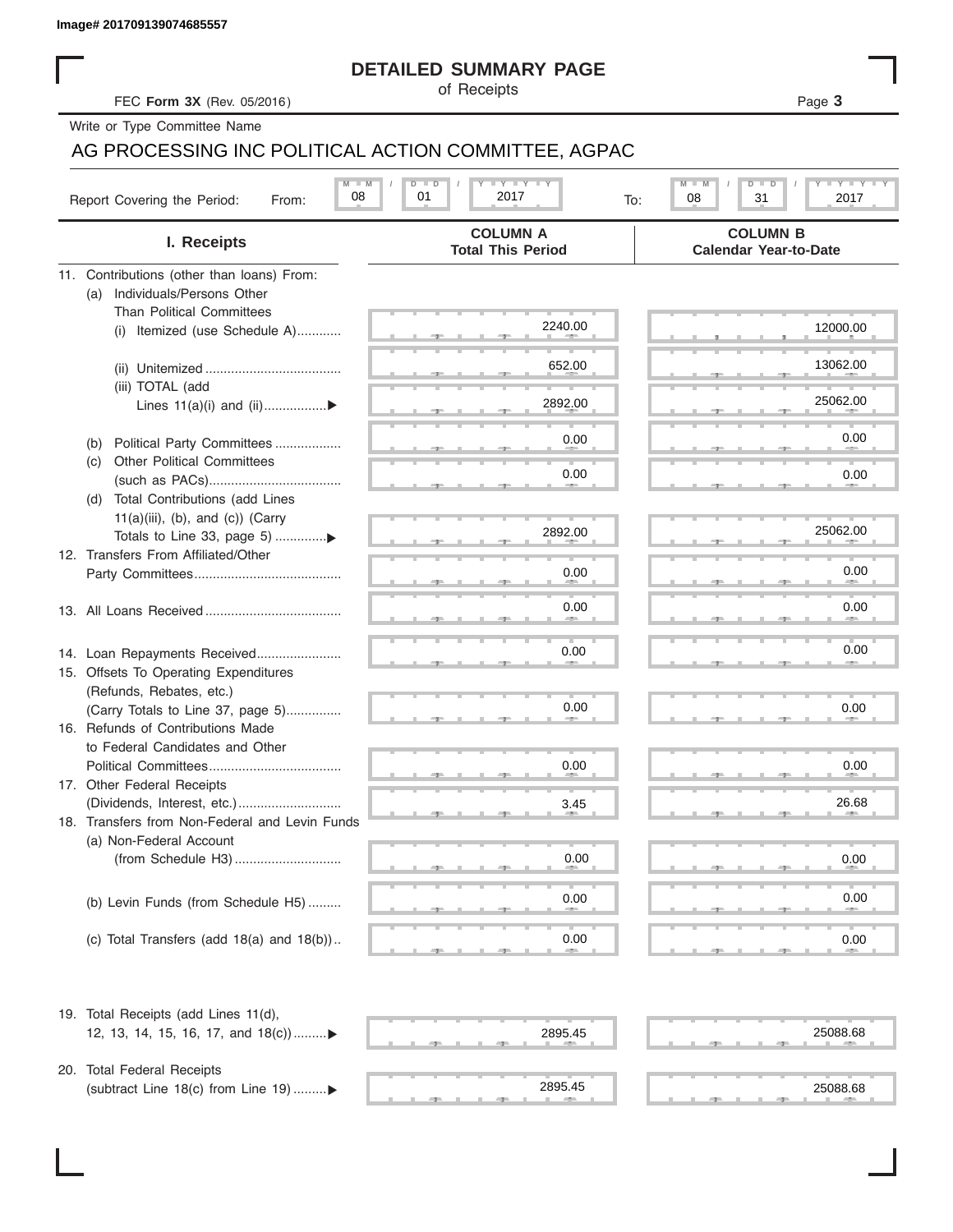I

### **DETAILED SUMMARY PAGE**

of Disbursements

| FEC Form 3X (Rev. 05/2016)                                                                                             |                                             | Page 4                                          |
|------------------------------------------------------------------------------------------------------------------------|---------------------------------------------|-------------------------------------------------|
| <b>II. Disbursements</b>                                                                                               | <b>COLUMN A</b><br><b>Total This Period</b> | <b>COLUMN B</b><br><b>Calendar Year-to-Date</b> |
| 21. Operating Expenditures:<br>(a) Allocated Federal/Non-Federal<br>Activity (from Schedule H4)                        |                                             |                                                 |
| (i)                                                                                                                    | 0.00                                        | 0.00                                            |
| Non-Federal Share<br>(ii)                                                                                              | 0.00                                        | 0.00                                            |
| (b) Other Federal Operating                                                                                            | 4.95                                        | 39.60                                           |
| (c) Total Operating Expenditures<br>(add 21(a)(i), (a)(ii), and (b))  ▶                                                | 4.95                                        | 39.60                                           |
| 22. Transfers to Affiliated/Other Party                                                                                |                                             |                                                 |
| 23. Contributions to                                                                                                   | 0.00                                        | 0.00<br><b>Allen</b>                            |
| Federal Candidates/Committees<br>and Other Political Committees<br>24. Independent Expenditures                        | 11000.00                                    | 18000.00                                        |
|                                                                                                                        | 0.00                                        | 0.00                                            |
| $(52 \text{ U.S.C. }$ § 30116(d))                                                                                      | 0.00<br><b>Allen</b>                        | 0.00                                            |
| 26. Loan Repayments Made                                                                                               | 0.00                                        | 0.00                                            |
|                                                                                                                        | 0.00                                        | 0.00                                            |
| 28. Refunds of Contributions To:<br>(a) Individuals/Persons Other<br>Than Political Committees                         |                                             |                                                 |
|                                                                                                                        | 0.00                                        | 0.00                                            |
| Political Party Committees<br>(b)<br><b>Other Political Committees</b><br>(c)                                          | 0.00                                        | 0.00                                            |
| <b>Total Contribution Refunds</b><br>(d)                                                                               | 0.00                                        | 0.00                                            |
| (add Lines 28(a), (b), and (c))                                                                                        | 0.00                                        | 0.00                                            |
| 29. Other Disbursements (Including                                                                                     |                                             | 0.00                                            |
|                                                                                                                        | 0.00                                        |                                                 |
| 30. Federal Election Activity (52 U.S.C. § 30101(20))<br>(a) Allocated Federal Election Activity<br>(from Schedule H6) |                                             |                                                 |
| (i) Federal Share                                                                                                      | 0.00                                        | 0.00                                            |
|                                                                                                                        | 0.00                                        | 0.00                                            |
| Federal Election Activity Paid<br>(b)<br>Entirely With Federal Funds                                                   | 0.00                                        | 0.00                                            |
| Total Federal Election Activity (add<br>(C)<br>Lines $30(a)(i)$ , $30(a)(ii)$ and $30(b))$                             | 0.00                                        |                                                 |
|                                                                                                                        |                                             | 0.00                                            |
| 31. Total Disbursements (add Lines 21(c), 22,<br>23, 24, 25, 26, 27, 28(d), 29 and 30(c))                              | 11004.95                                    | 18039.60                                        |
| 32. Total Federal Disbursements                                                                                        |                                             |                                                 |
| (subtract Line 21(a)(ii) and Line 30(a)(ii)                                                                            |                                             |                                                 |
|                                                                                                                        | 11004.95                                    | 18039.60                                        |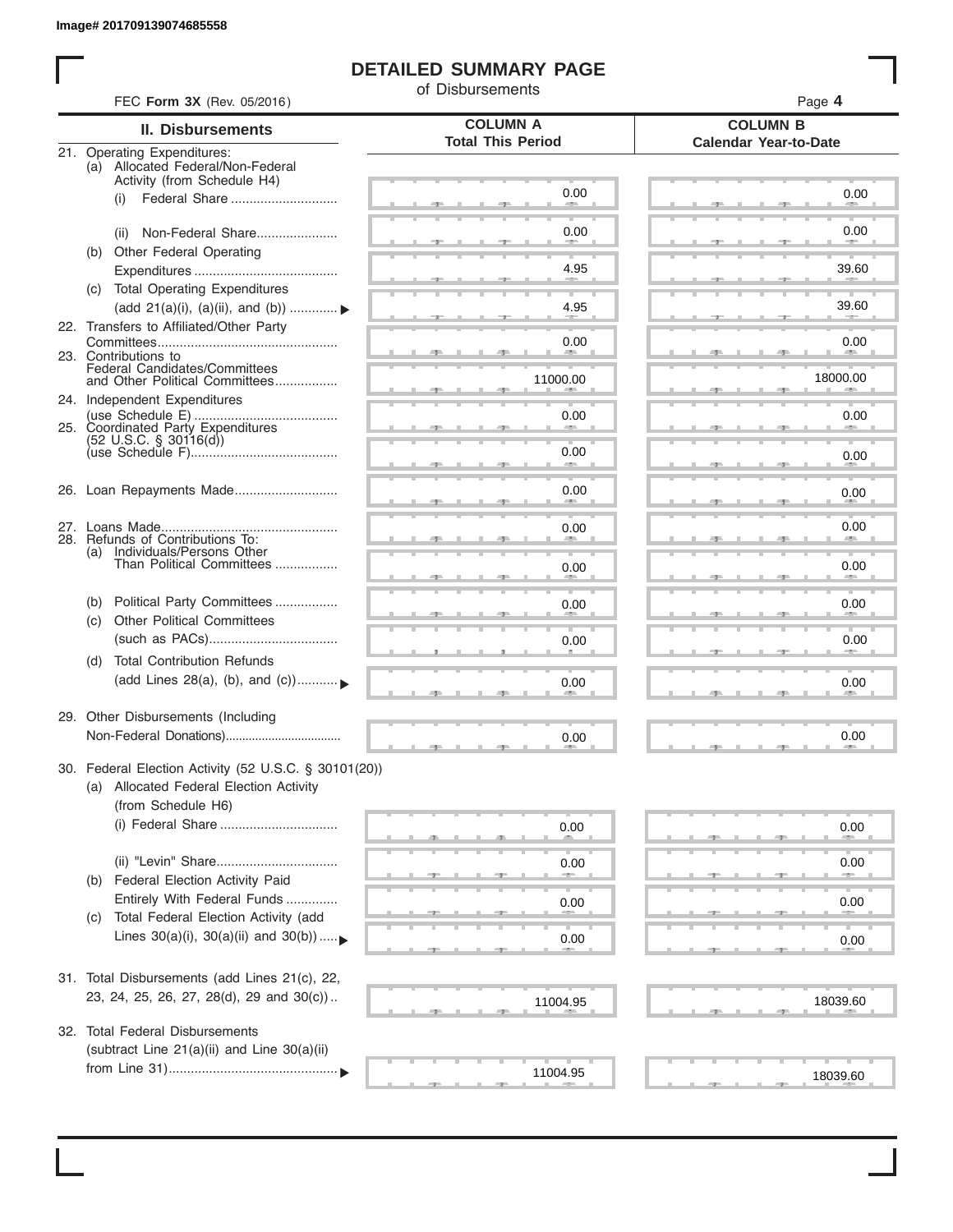ı

### **DETAILED SUMMARY PAGE**

of Disbursements

|     | FEC Form 3X (Rev. 05/2016)<br><b>III. Net Contributions/</b><br><b>Operating Expenditures</b> | <b>COLUMN A</b><br><b>Total This Period</b> | Page 5<br><b>COLUMN B</b><br><b>Calendar Year-to-Date</b> |
|-----|-----------------------------------------------------------------------------------------------|---------------------------------------------|-----------------------------------------------------------|
| 33. | Total Contributions (other than loans)                                                        |                                             |                                                           |
|     | 34. Total Contribution Refunds                                                                | 2892.00                                     | 25062.00                                                  |
|     |                                                                                               | 0.00                                        | 0.00                                                      |
|     | 35. Net Contributions (other than loans)<br>(subtract Line 34 from Line 33)                   | 2892.00                                     | 25062.00                                                  |
|     | 36. Total Federal Operating Expenditures<br>(add Line 21(a)(i) and Line 21(b))                | 4.95                                        | 39.60                                                     |
|     | 37. Offsets to Operating Expenditures                                                         | 0.00                                        | 0.00                                                      |
|     | 38. Net Operating Expenditures                                                                | 4.95                                        | 39.60                                                     |
|     |                                                                                               |                                             |                                                           |

I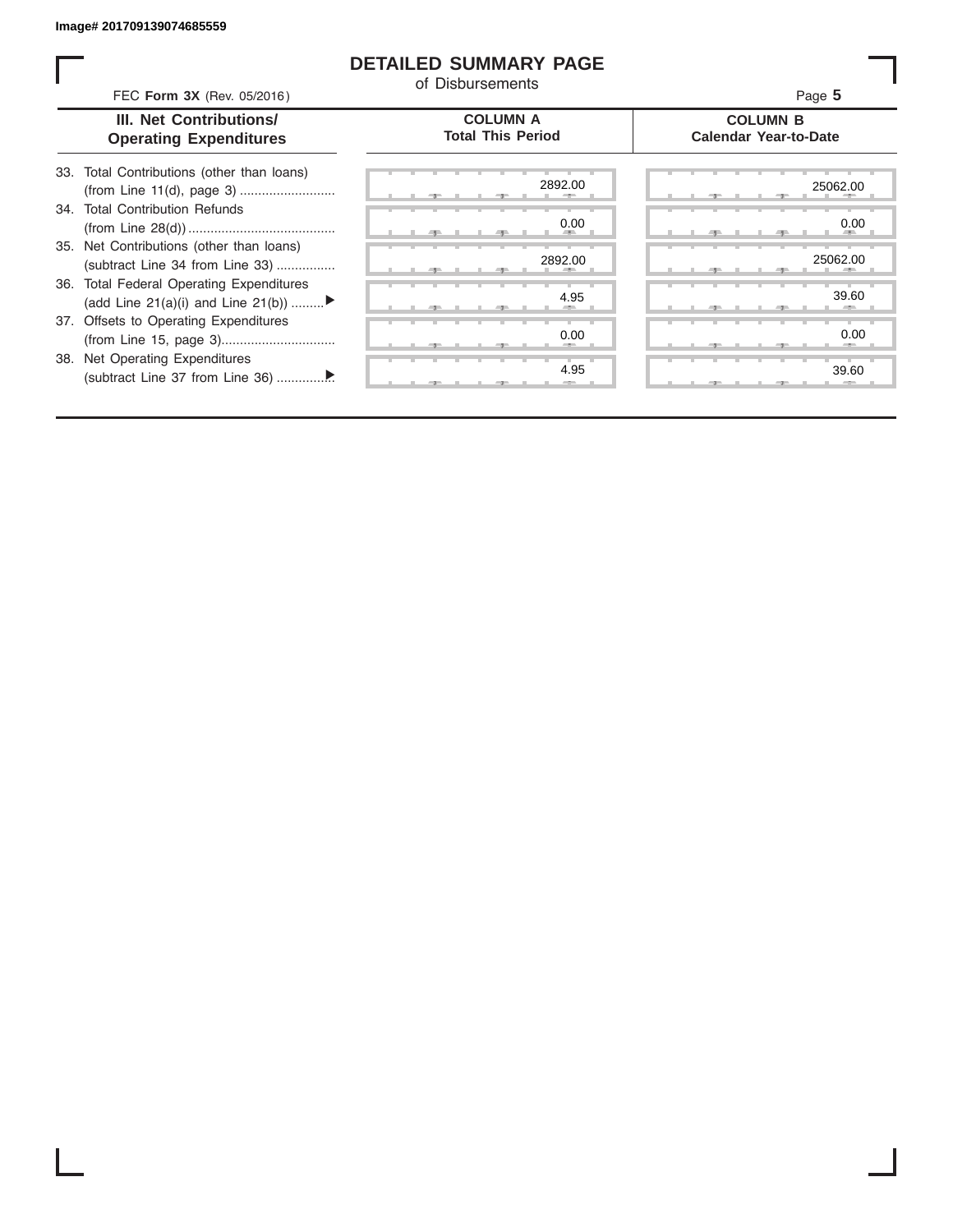# **SCHEDULE A (FEC Form 3X)**

# Use separate schedule(s)

| SCHEDULE A (FEC Form 3X)<br><b>ITEMIZED RECEIPTS</b>                                                                                       |                    | Use separate schedule(s)<br>for each category of the         | 20<br>FOR LINE NUMBER:<br>PAGE<br>OF<br>6<br>(check only one)<br>×<br>11a<br>11 <sub>b</sub><br>12<br>11 <sub>c</sub>                     |
|--------------------------------------------------------------------------------------------------------------------------------------------|--------------------|--------------------------------------------------------------|-------------------------------------------------------------------------------------------------------------------------------------------|
|                                                                                                                                            |                    | Detailed Summary Page                                        | 13<br>14<br>15<br>16<br>17                                                                                                                |
| or for commercial purposes, other than using the name and address of any political committee to solicit contributions from such committee. |                    |                                                              | Any information copied from such Reports and Statements may not be sold or used by any person for the purpose of soliciting contributions |
| NAME OF COMMITTEE (In Full)<br>AG PROCESSING INC POLITICAL ACTION COMMITTEE, AGPAC                                                         |                    |                                                              |                                                                                                                                           |
| Full Name of Individual (Last, First, Middle Initial) or Full Organization Name<br>A. Alberts, Troy, , ,                                   |                    |                                                              | Date of Receipt                                                                                                                           |
| Mailing Address 19258 Walnut St<br>City                                                                                                    | <b>State</b>       | Zip Code                                                     | $M - M$<br>$D$ $D$<br>Y TY T<br>08<br>2017<br>01<br>Transaction ID: SA11AI.23370                                                          |
| Omaha                                                                                                                                      | <b>NE</b>          | 68130                                                        | Amount of Each Receipt this Period                                                                                                        |
| FEC ID number of contributing<br>federal political committee.                                                                              | C                  |                                                              | 40.00                                                                                                                                     |
| Name of Employer (for Individual)<br>Ag Processing Inc                                                                                     |                    | Occupation (for Individual)<br><b>VP Refined Oils</b>        | Memo Item<br>Bi-weekly-pyrl-2@\$20.00                                                                                                     |
| Receipt For:                                                                                                                               |                    | Aggregate Year-to-Date ▼                                     |                                                                                                                                           |
| Primary<br>General<br>Other (specify) $\blacktriangledown$                                                                                 |                    | 340.00                                                       |                                                                                                                                           |
| Full Name of Individual (Last, First, Middle Initial) or Full Organization Name<br><b>B.</b> Caswell, Matthew, W,,                         |                    |                                                              | Date of Receipt                                                                                                                           |
| Mailing Address 17102 R Circle                                                                                                             |                    |                                                              | $M - M$<br>$D$ $D$<br>Y Y<br>2017<br>08<br>01                                                                                             |
| City                                                                                                                                       | State              | Zip Code                                                     | Transaction ID: SA11AI.23364                                                                                                              |
| Omaha                                                                                                                                      | <b>NE</b>          | 68135                                                        | Amount of Each Receipt this Period                                                                                                        |
| FEC ID number of contributing<br>federal political committee.                                                                              | С                  |                                                              | 100.00                                                                                                                                    |
| Name of Employer (for Individual)<br>Ag Processing Inc                                                                                     |                    | Occupation (for Individual)<br>Vp Corp Mbr Rel/Govmt/Affairs | Memo Item<br>Bi-weekly-pyrl-2@\$50.00                                                                                                     |
| Receipt For:                                                                                                                               |                    | Aggregate Year-to-Date ▼                                     |                                                                                                                                           |
| Primary<br>General<br>Other (specify) $\blacktriangledown$                                                                                 |                    | 850.00                                                       |                                                                                                                                           |
| Full Name of Individual (Last, First, Middle Initial) or Full Organization Name<br><b>C.</b> Choquette, Raymond, , ,                       |                    |                                                              | Date of Receipt                                                                                                                           |
| Mailing Address 21893 Hambsch LN                                                                                                           |                    |                                                              | $D$ $\Box$ $D$<br>$\mathbf{I} = \mathbf{Y} - \mathbf{I} - \mathbf{Y} - \mathbf{I}$<br>$M - M$<br>08<br>01<br>2017                         |
| City<br>Gleenwood                                                                                                                          | <b>State</b><br>IA | Zip Code<br>51534                                            | Transaction ID: SA11AI.23371                                                                                                              |
| FEC ID number of contributing<br>federal political committee.                                                                              | С                  |                                                              | Amount of Each Receipt this Period<br>40.00                                                                                               |
| Name of Employer (for Individual)<br>Ag Processing Inc                                                                                     |                    | Occupation (for Individual)<br>Director Corporate Purchasing | Memo Item<br>Bi-weekly-pyrl-2@\$20.00                                                                                                     |
| Receipt For:<br>Primary<br>General<br>Other (specify)                                                                                      |                    | Aggregate Year-to-Date ▼<br>340.00                           |                                                                                                                                           |
|                                                                                                                                            |                    |                                                              | 180.00                                                                                                                                    |

6 OF 20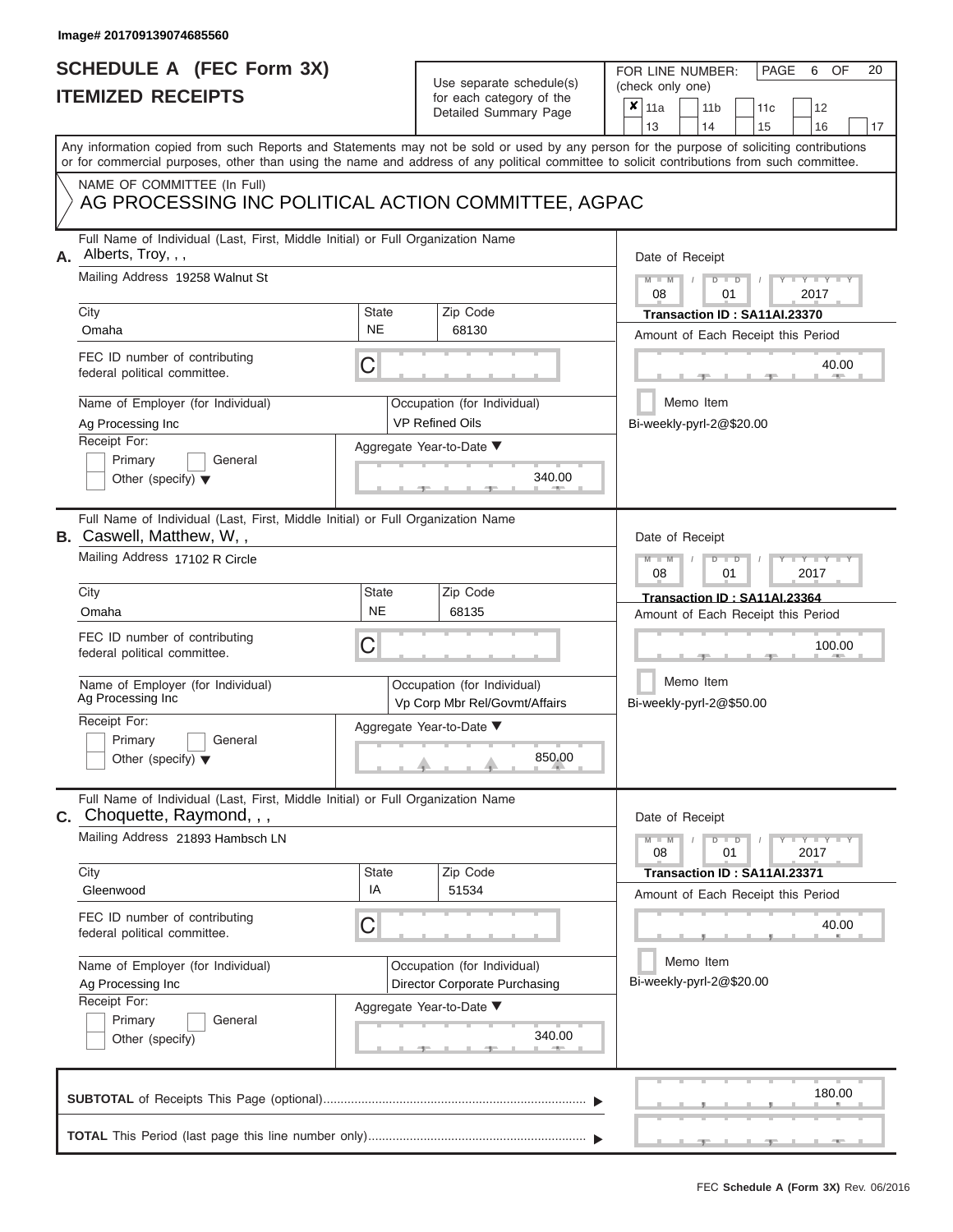|                          | SCHEDULE A (FEC Form 3X) |
|--------------------------|--------------------------|
| <b>ITEMIZED RECEIPTS</b> |                          |

FOR LINE NUMBER:<br>(check only one)

PAGE 7 OF 20

|    | <b>IIEMILED REVEIFIJ</b>                                                                                                                                                                                                                                                                |              | ior each calegory of the                         | x | 11a             | 11 <sub>b</sub>                       | 11c                                | 12                              |    |
|----|-----------------------------------------------------------------------------------------------------------------------------------------------------------------------------------------------------------------------------------------------------------------------------------------|--------------|--------------------------------------------------|---|-----------------|---------------------------------------|------------------------------------|---------------------------------|----|
|    |                                                                                                                                                                                                                                                                                         |              | Detailed Summary Page                            |   | 13              | 14                                    | 15                                 | 16                              | 17 |
|    | Any information copied from such Reports and Statements may not be sold or used by any person for the purpose of soliciting contributions<br>or for commercial purposes, other than using the name and address of any political committee to solicit contributions from such committee. |              |                                                  |   |                 |                                       |                                    |                                 |    |
|    | NAME OF COMMITTEE (In Full)                                                                                                                                                                                                                                                             |              |                                                  |   |                 |                                       |                                    |                                 |    |
|    | AG PROCESSING INC POLITICAL ACTION COMMITTEE, AGPAC                                                                                                                                                                                                                                     |              |                                                  |   |                 |                                       |                                    |                                 |    |
| А. | Full Name of Individual (Last, First, Middle Initial) or Full Organization Name<br>Coffey, Chuck, T,,                                                                                                                                                                                   |              |                                                  |   | Date of Receipt |                                       |                                    |                                 |    |
|    | Mailing Address 54612 202nd St                                                                                                                                                                                                                                                          |              |                                                  |   | $M - M$<br>08   | $D$ $D$<br>01                         |                                    | $Y = Y$<br>2017                 |    |
|    | City                                                                                                                                                                                                                                                                                    | <b>State</b> | Zip Code                                         |   |                 |                                       | Transaction ID: SA11AI.23372       |                                 |    |
|    | Pacific Junction                                                                                                                                                                                                                                                                        | IA           | 51561                                            |   |                 |                                       | Amount of Each Receipt this Period |                                 |    |
|    | FEC ID number of contributing<br>federal political committee.                                                                                                                                                                                                                           | C            |                                                  |   |                 |                                       |                                    | 40.00                           |    |
|    | Name of Employer (for Individual)                                                                                                                                                                                                                                                       |              | Occupation (for Individual)                      |   |                 | Memo Item                             |                                    |                                 |    |
|    | Ag Processing Inc                                                                                                                                                                                                                                                                       |              | Director Corporate Safety                        |   |                 | Bi-weekly-pyrl-2@\$20.00              |                                    |                                 |    |
|    | Receipt For:                                                                                                                                                                                                                                                                            |              | Aggregate Year-to-Date ▼                         |   |                 |                                       |                                    |                                 |    |
|    | Primary<br>General                                                                                                                                                                                                                                                                      |              |                                                  |   |                 |                                       |                                    |                                 |    |
|    | Other (specify) $\blacktriangledown$                                                                                                                                                                                                                                                    |              | 340.00                                           |   |                 |                                       |                                    |                                 |    |
|    | Full Name of Individual (Last, First, Middle Initial) or Full Organization Name<br>B. Craigmile, Mark, , ,                                                                                                                                                                              |              |                                                  |   | Date of Receipt |                                       |                                    |                                 |    |
|    | Mailing Address 12321 Scott Cir                                                                                                                                                                                                                                                         |              |                                                  |   | $M - M$<br>08   | $\Box$<br>D<br>01                     |                                    | $Y - Y$<br>2017                 |    |
|    | City                                                                                                                                                                                                                                                                                    | <b>State</b> | Zip Code                                         |   |                 |                                       | Transaction ID: SA11AI.23367       |                                 |    |
|    | Omaha                                                                                                                                                                                                                                                                                   | <b>NE</b>    | 68142                                            |   |                 |                                       | Amount of Each Receipt this Period |                                 |    |
|    | FEC ID number of contributing<br>federal political committee.                                                                                                                                                                                                                           | С            |                                                  |   |                 |                                       |                                    | 50.00                           |    |
|    | Name of Employer (for Individual)<br>Ag Processing Inc                                                                                                                                                                                                                                  |              | Occupation (for Individual)<br>Sr. VP Operations |   |                 | Memo Item<br>Bi-weekly-pyrl-2@\$25.00 |                                    |                                 |    |
|    | Receipt For:                                                                                                                                                                                                                                                                            |              | Aggregate Year-to-Date ▼                         |   |                 |                                       |                                    |                                 |    |
|    | Primary<br>General                                                                                                                                                                                                                                                                      |              |                                                  |   |                 |                                       |                                    |                                 |    |
|    | Other (specify) $\blacktriangledown$                                                                                                                                                                                                                                                    |              | 425.00                                           |   |                 |                                       |                                    |                                 |    |
|    | Full Name of Individual (Last, First, Middle Initial) or Full Organization Name<br><b>C.</b> Cronican, Gina, , ,                                                                                                                                                                        |              |                                                  |   | Date of Receipt |                                       |                                    |                                 |    |
|    | Mailing Address 7710 S 93rd Street                                                                                                                                                                                                                                                      |              |                                                  |   | $M - M$<br>08   | $D$ $D$<br>01                         |                                    | $T - Y = T - Y - T - Y$<br>2017 |    |
|    | City                                                                                                                                                                                                                                                                                    | <b>State</b> | Zip Code                                         |   |                 |                                       | Transaction ID: SA11AI.23373       |                                 |    |
|    | LaVista                                                                                                                                                                                                                                                                                 | <b>NE</b>    | 68128                                            |   |                 |                                       | Amount of Each Receipt this Period |                                 |    |
|    | FEC ID number of contributing<br>federal political committee.                                                                                                                                                                                                                           | C            |                                                  |   |                 |                                       |                                    | 40.00                           |    |
|    | Name of Employer (for Individual)                                                                                                                                                                                                                                                       |              | Occupation (for Individual)                      |   |                 | Memo Item                             |                                    |                                 |    |
|    | Ag Processing Inc                                                                                                                                                                                                                                                                       |              | Mgr Organizational/Mgnt Development              |   |                 | Bi-weekly-pyrl-2@\$20.00              |                                    |                                 |    |
|    | Receipt For:                                                                                                                                                                                                                                                                            |              | Aggregate Year-to-Date ▼                         |   |                 |                                       |                                    |                                 |    |
|    | General<br>Primary                                                                                                                                                                                                                                                                      |              |                                                  |   |                 |                                       |                                    |                                 |    |
|    | Other (specify)                                                                                                                                                                                                                                                                         |              | 340.00                                           |   |                 |                                       |                                    |                                 |    |
|    |                                                                                                                                                                                                                                                                                         |              |                                                  |   |                 |                                       |                                    | 130.00                          |    |
|    |                                                                                                                                                                                                                                                                                         |              |                                                  |   |                 |                                       |                                    |                                 |    |
|    |                                                                                                                                                                                                                                                                                         |              |                                                  |   |                 |                                       |                                    |                                 |    |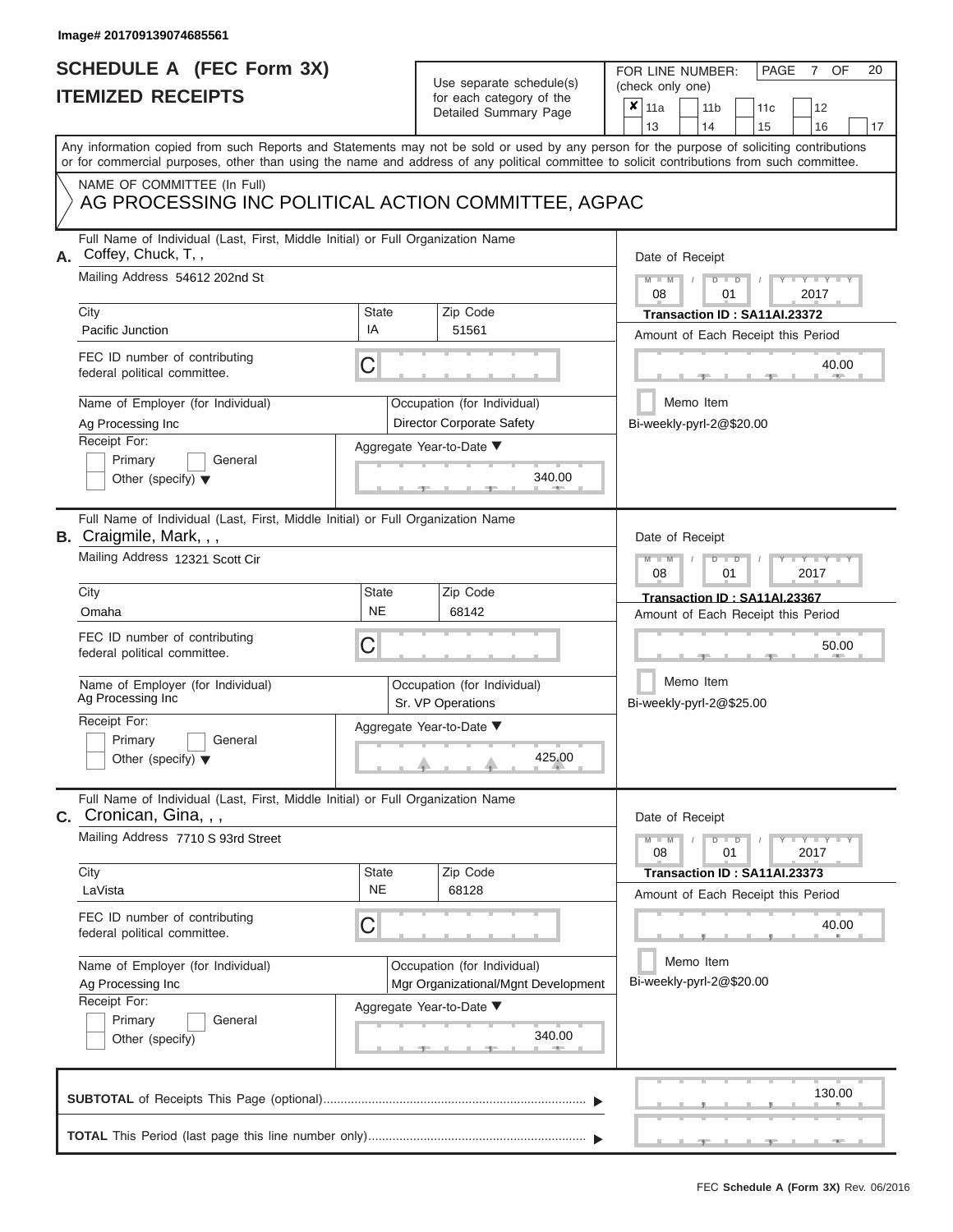### **SCHEDULE A (FEC Form 3X) ITEMIZED RECEIPTS**

# Use separate schedule(s)

| SCHEDULE A (FEC Form 3X)<br><b>ITEMIZED RECEIPTS</b>                                                                                       |                           | Use separate schedule(s)                                     | 20<br>FOR LINE NUMBER:<br>PAGE<br>OF<br>8<br>(check only one)                                                                             |
|--------------------------------------------------------------------------------------------------------------------------------------------|---------------------------|--------------------------------------------------------------|-------------------------------------------------------------------------------------------------------------------------------------------|
|                                                                                                                                            |                           | for each category of the<br>Detailed Summary Page            | $\overline{\mathbf{x}}$   11a<br>11 <sub>b</sub><br>11c<br>12<br>13<br>14<br>15<br>16<br>17                                               |
| or for commercial purposes, other than using the name and address of any political committee to solicit contributions from such committee. |                           |                                                              | Any information copied from such Reports and Statements may not be sold or used by any person for the purpose of soliciting contributions |
| NAME OF COMMITTEE (In Full)<br>AG PROCESSING INC POLITICAL ACTION COMMITTEE, AGPAC                                                         |                           |                                                              |                                                                                                                                           |
| Full Name of Individual (Last, First, Middle Initial) or Full Organization Name<br>Droescher, Kyle, , ,<br>Α.                              |                           |                                                              | Date of Receipt                                                                                                                           |
| Mailing Address 222 S 199th St<br>City                                                                                                     | State                     | Zip Code                                                     | $Y = Y =$<br>$M - M$<br>$D$ $D$<br>08<br>2017<br>01<br>Transaction ID: SA11AI.23374                                                       |
| Elkhorn                                                                                                                                    | <b>NE</b>                 | 68022                                                        | Amount of Each Receipt this Period                                                                                                        |
| FEC ID number of contributing<br>federal political committee.                                                                              | C                         |                                                              | 40.00                                                                                                                                     |
| Name of Employer (for Individual)<br>Ag Processing Inc                                                                                     |                           | Occupation (for Individual)<br><b>Director Finance</b>       | Memo Item<br>Bi-weekly-pyrl-2@\$20.00                                                                                                     |
| Receipt For:<br>Primary<br>General                                                                                                         |                           | Aggregate Year-to-Date ▼                                     |                                                                                                                                           |
| Other (specify) $\blacktriangledown$                                                                                                       |                           | 340.00                                                       |                                                                                                                                           |
| Full Name of Individual (Last, First, Middle Initial) or Full Organization Name<br>B. Farley, Jim, C,,                                     |                           |                                                              | Date of Receipt                                                                                                                           |
| Mailing Address 17221 K St                                                                                                                 |                           |                                                              | $M - M$<br>Y I Y I<br>$D$ $D$<br>08<br>2017<br>01                                                                                         |
| City                                                                                                                                       | <b>State</b><br><b>NE</b> | Zip Code                                                     | Transaction ID: SA11AI.23376                                                                                                              |
| Omaha                                                                                                                                      |                           | 68135                                                        | Amount of Each Receipt this Period                                                                                                        |
| FEC ID number of contributing<br>federal political committee.                                                                              | С                         |                                                              | 40.00                                                                                                                                     |
| Name of Employer (for Individual)<br>Ag Processing Inc                                                                                     |                           | Occupation (for Individual)<br>Sr Dir Verg Oils/Co-Products  | Memo Item<br>Bi-weekly-pyrl-2@\$20.00                                                                                                     |
| Receipt For:                                                                                                                               |                           | Aggregate Year-to-Date ▼                                     |                                                                                                                                           |
| Primary<br>General<br>Other (specify) $\blacktriangledown$                                                                                 |                           | 340.00                                                       |                                                                                                                                           |
| Full Name of Individual (Last, First, Middle Initial) or Full Organization Name<br>$C.$ Gast, David, , ,                                   |                           |                                                              | Date of Receipt                                                                                                                           |
| Mailing Address 17368 S St.                                                                                                                |                           |                                                              | $\mathbf{I} = \mathbf{Y} + \mathbf{Y} + \mathbf{I}$<br>$M - M$<br>$D$ $D$<br>01<br>2017<br>08                                             |
| City<br>Omaha                                                                                                                              | State<br><b>NE</b>        | Zip Code<br>68135                                            | Transaction ID: SA11AI.23406<br>Amount of Each Receipt this Period                                                                        |
| FEC ID number of contributing<br>federal political committee.                                                                              | С                         |                                                              | 30.00                                                                                                                                     |
| Name of Employer (for Individual)<br>Ag Processing Inc                                                                                     |                           | Occupation (for Individual)<br><b>Dir Nutrional Services</b> | Memo Item<br>Bi-weekly-pyrl-2@\$15.00                                                                                                     |
| Receipt For:<br>Primary<br>General<br>Other (specify)                                                                                      |                           | Aggregate Year-to-Date ▼<br>255.00<br>$-1$                   |                                                                                                                                           |
|                                                                                                                                            |                           |                                                              | 110.00                                                                                                                                    |
|                                                                                                                                            |                           |                                                              |                                                                                                                                           |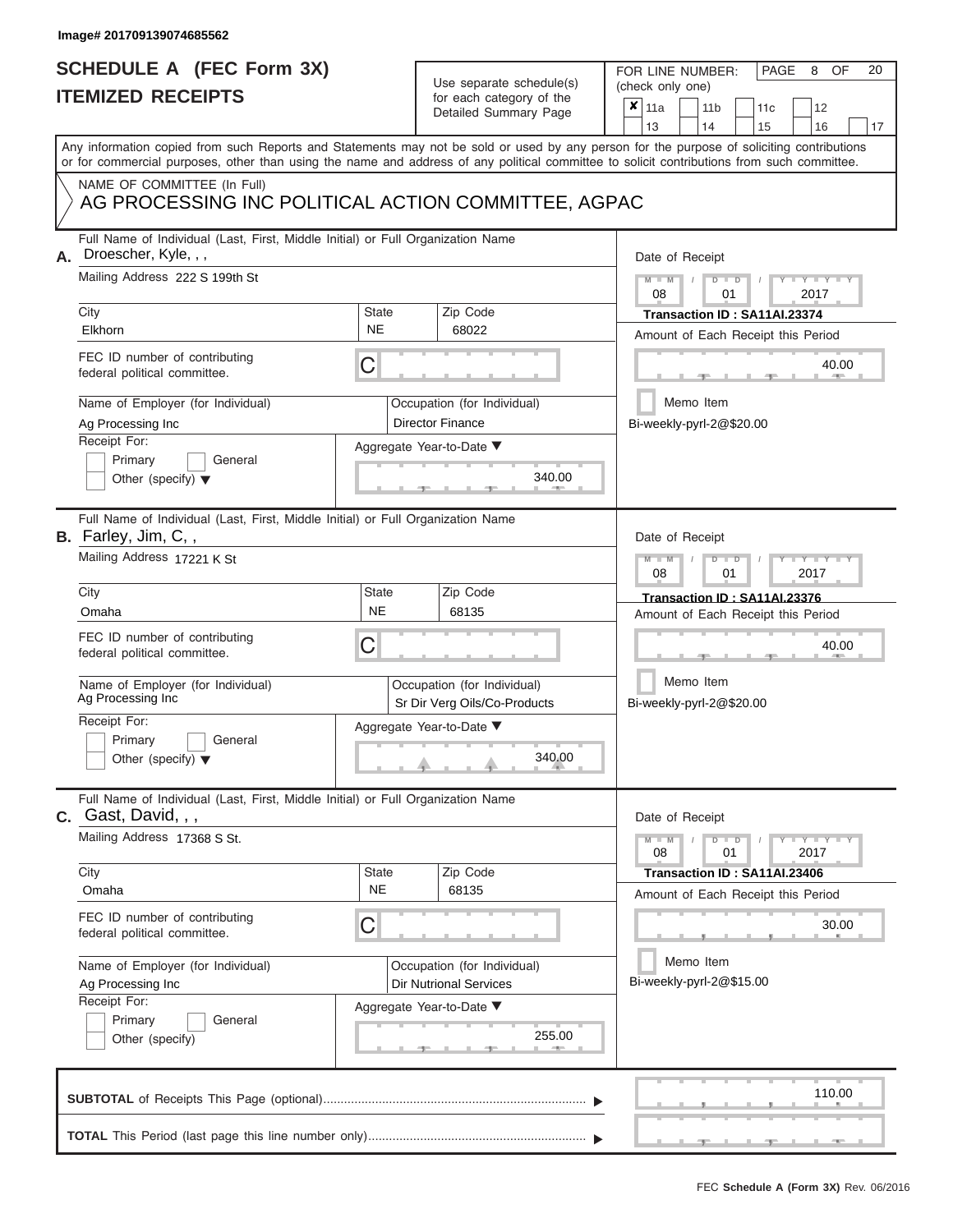# **SCHEDULE A (FEC Form 3X)**

# Use separate schedule(s)

| SCHEDULE A (FEC Form 3X)<br><b>ITEMIZED RECEIPTS</b>                                                                                                                                                                                                                                                                                                                                |                                | Use separate schedule(s)<br>for each category of the<br>Detailed Summary Page                                            | 20<br>FOR LINE NUMBER:<br>PAGE<br>OF<br>9<br>(check only one)<br>$\boldsymbol{x}$<br>11a<br>11 <sub>b</sub><br>11c<br>12<br>13<br>14<br>15<br>16<br>17                                                    |
|-------------------------------------------------------------------------------------------------------------------------------------------------------------------------------------------------------------------------------------------------------------------------------------------------------------------------------------------------------------------------------------|--------------------------------|--------------------------------------------------------------------------------------------------------------------------|-----------------------------------------------------------------------------------------------------------------------------------------------------------------------------------------------------------|
| Any information copied from such Reports and Statements may not be sold or used by any person for the purpose of soliciting contributions<br>or for commercial purposes, other than using the name and address of any political committee to solicit contributions from such committee.<br>NAME OF COMMITTEE (In Full)<br>AG PROCESSING INC POLITICAL ACTION COMMITTEE, AGPAC       |                                |                                                                                                                          |                                                                                                                                                                                                           |
| Full Name of Individual (Last, First, Middle Initial) or Full Organization Name<br>Hansen, Steven, C,,<br>А.<br>Mailing Address 7119 S 173rd St<br>City<br>Omaha<br>FEC ID number of contributing<br>federal political committee.<br>Name of Employer (for Individual)<br>Ag Processing Inc<br>Receipt For:<br>Primary<br>General<br>Other (specify) $\blacktriangledown$           | <b>State</b><br><b>NE</b><br>С | Zip Code<br>68136<br>Occupation (for Individual)<br><b>VP Engineering</b><br>Aggregate Year-to-Date ▼<br>340.00          | Date of Receipt<br>$M - M$<br>$D$ $D$<br>$Y - Y - I$<br>08<br>01<br>2017<br>Transaction ID: SA11AI.23377<br>Amount of Each Receipt this Period<br>40.00<br>Memo Item<br>Bi-weekly-pyrl-2@\$20.00          |
| Full Name of Individual (Last, First, Middle Initial) or Full Organization Name<br><b>B.</b> Johnson, Jodie, , ,<br>Mailing Address 620 North Shore Dr<br>City<br>Hastings<br>FEC ID number of contributing<br>federal political committee.<br>Name of Employer (for Individual)<br>Ag Processing Inc<br>Receipt For:<br>Primary<br>General<br>Other (specify) $\blacktriangledown$ | State<br><b>NE</b><br>С        | Zip Code<br>68901<br>Occupation (for Individual)<br>Merchandising Manager<br>Aggregate Year-to-Date ▼<br>340.00          | Date of Receipt<br>$M - M$<br>$D$ $\Box$ $D$<br>Y Y<br>2017<br>08<br>01<br>Transaction ID: SA11AI.23379<br>Amount of Each Receipt this Period<br>40.00<br>Memo Item<br>Bi-weekly-pyrl-2@\$20.00           |
| Full Name of Individual (Last, First, Middle Initial) or Full Organization Name<br>Johnson, Stephen, , ,<br>С.<br>Mailing Address 26833 Taylor Cir<br>City<br>Valley<br>FEC ID number of contributing<br>federal political committee.<br>Name of Employer (for Individual)<br>Ag Processing Inc<br>Receipt For:<br>Primary<br>General<br>Other (specify)                            | State<br><b>NE</b><br>С        | Zip Code<br>68064<br>Occupation (for Individual)<br>Director Systems & Programming<br>Aggregate Year-to-Date ▼<br>340.00 | Date of Receipt<br>$M - M$<br>$D$ $D$<br>$-1 - Y - 1 - Y - 1$<br>01<br>2017<br>08<br>Transaction ID: SA11AI.23380<br>Amount of Each Receipt this Period<br>40.00<br>Memo Item<br>Bi-weekly-pyrl-2@\$20.00 |
|                                                                                                                                                                                                                                                                                                                                                                                     |                                |                                                                                                                          | 120.00                                                                                                                                                                                                    |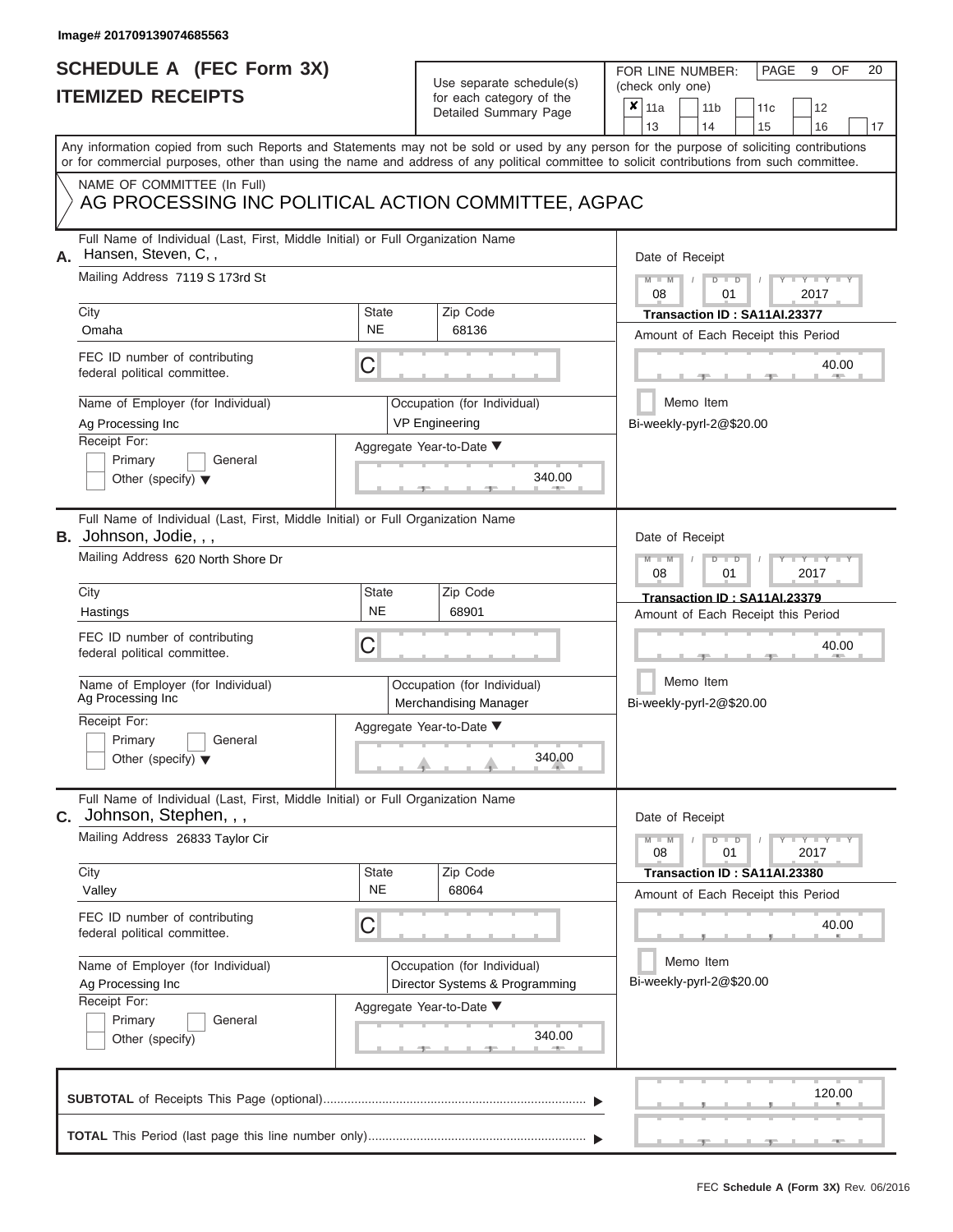### **SCHEDULE A (FEC Form 3X) ITEMIZED RECEIPTS**

| SCHEDULE A (FEC Form 3X)<br><b>ITEMIZED RECEIPTS</b>                                                               | Use separate schedule(s)<br>for each category of the<br>Detailed Summary Page | 20<br>FOR LINE NUMBER:<br>PAGE 10 OF<br>(check only one)<br>$\boldsymbol{x}$<br>11a<br>11 <sub>b</sub><br>12<br>11 <sub>c</sub>                                         |
|--------------------------------------------------------------------------------------------------------------------|-------------------------------------------------------------------------------|-------------------------------------------------------------------------------------------------------------------------------------------------------------------------|
|                                                                                                                    |                                                                               | 13<br>14<br>15<br>16<br>17<br>Any information copied from such Reports and Statements may not be sold or used by any person for the purpose of soliciting contributions |
|                                                                                                                    |                                                                               | or for commercial purposes, other than using the name and address of any political committee to solicit contributions from such committee.                              |
| NAME OF COMMITTEE (In Full)<br>AG PROCESSING INC POLITICAL ACTION COMMITTEE, AGPAC                                 |                                                                               |                                                                                                                                                                         |
| Full Name of Individual (Last, First, Middle Initial) or Full Organization Name<br>Johnson, Wayne, , ,             |                                                                               | Date of Receipt                                                                                                                                                         |
| Mailing Address 804 Clairmont Cir<br>City                                                                          | <b>State</b><br>Zip Code                                                      | $M - M$ /<br>$D$ $D$<br>$\cdots$ Y $\cdots$ Y $\cdots$<br>08<br>01<br>2017<br>Transaction ID: SA11AI.23381                                                              |
| Sgt. Bluff                                                                                                         | IA<br>51054                                                                   | Amount of Each Receipt this Period                                                                                                                                      |
| FEC ID number of contributing<br>federal political committee.                                                      | C                                                                             | 40.00<br><b>ARCHITECT</b>                                                                                                                                               |
| Name of Employer (for Individual)<br>Ag Processing Inc                                                             | Occupation (for Individual)<br>Regional Merchandising Manager                 | Memo Item<br>Bi-weekly-pyrl-2@\$20.00                                                                                                                                   |
| Receipt For:<br>Primary<br>General<br>Other (specify) $\blacktriangledown$                                         | Aggregate Year-to-Date ▼                                                      | 340.00                                                                                                                                                                  |
| Full Name of Individual (Last, First, Middle Initial) or Full Organization Name<br><b>B.</b> Klocke, Nicholas, , , |                                                                               | Date of Receipt                                                                                                                                                         |
| Mailing Address 2024 S Lemon                                                                                       |                                                                               | $M - M$<br>$D$ $D$<br>$T - Y = T - Y = T$<br>2017<br>08<br>01                                                                                                           |
| City<br>Sioux City                                                                                                 | <b>State</b><br>Zip Code<br>IA<br>51106                                       | Transaction ID: SA11AI.23382<br>Amount of Each Receipt this Period                                                                                                      |
| FEC ID number of contributing<br>federal political committee.                                                      | C                                                                             | 40.00                                                                                                                                                                   |
| Name of Employer (for Individual)<br>Ag Processing Inc                                                             | Occupation (for Individual)<br><b>Accounting Manager</b>                      | Memo Item<br>Bi-weekly-pyrl-2@\$20.00                                                                                                                                   |
| Receipt For:<br>Primary<br>General<br>Other (specify) $\blacktriangledown$                                         | Aggregate Year-to-Date ▼<br>340.00                                            |                                                                                                                                                                         |
| Full Name of Individual (Last, First, Middle Initial) or Full Organization Name<br>C. Knapp, Gerald, , ,           |                                                                               | Date of Receipt                                                                                                                                                         |
| Mailing Address 14522 J Circle                                                                                     |                                                                               | $M - M$<br>$D$ $D$<br>$\mathbf{I} = \mathbf{Y} - \mathbf{I} = \mathbf{Y} - \mathbf{I}$<br>01<br>2017<br>08                                                              |
| City<br>Omaha                                                                                                      | State<br>Zip Code<br><b>NE</b><br>68137                                       | Transaction ID: SA11AI.23384<br>Amount of Each Receipt this Period                                                                                                      |
| FEC ID number of contributing<br>federal political committee.                                                      | C                                                                             | 40.00                                                                                                                                                                   |
| Name of Employer (for Individual)<br>Ag Processing Inc                                                             | Occupation (for Individual)<br><b>IS Operating Manager</b>                    | Memo Item<br>Bi-weekly-pyrl-2@\$20.00                                                                                                                                   |
| Receipt For:<br>Primary<br>General<br>Other (specify)                                                              | Aggregate Year-to-Date ▼                                                      | 340.00                                                                                                                                                                  |
|                                                                                                                    |                                                                               | 120.00                                                                                                                                                                  |
|                                                                                                                    |                                                                               |                                                                                                                                                                         |

 $\frac{1}{2}$  ,  $\frac{1}{2}$  ,  $\frac{1}{2}$  ,  $\frac{1}{2}$  ,  $\frac{1}{2}$  ,  $\frac{1}{2}$  ,  $\frac{1}{2}$  ,  $\frac{1}{2}$  ,  $\frac{1}{2}$  ,  $\frac{1}{2}$  ,  $\frac{1}{2}$  ,  $\frac{1}{2}$  ,  $\frac{1}{2}$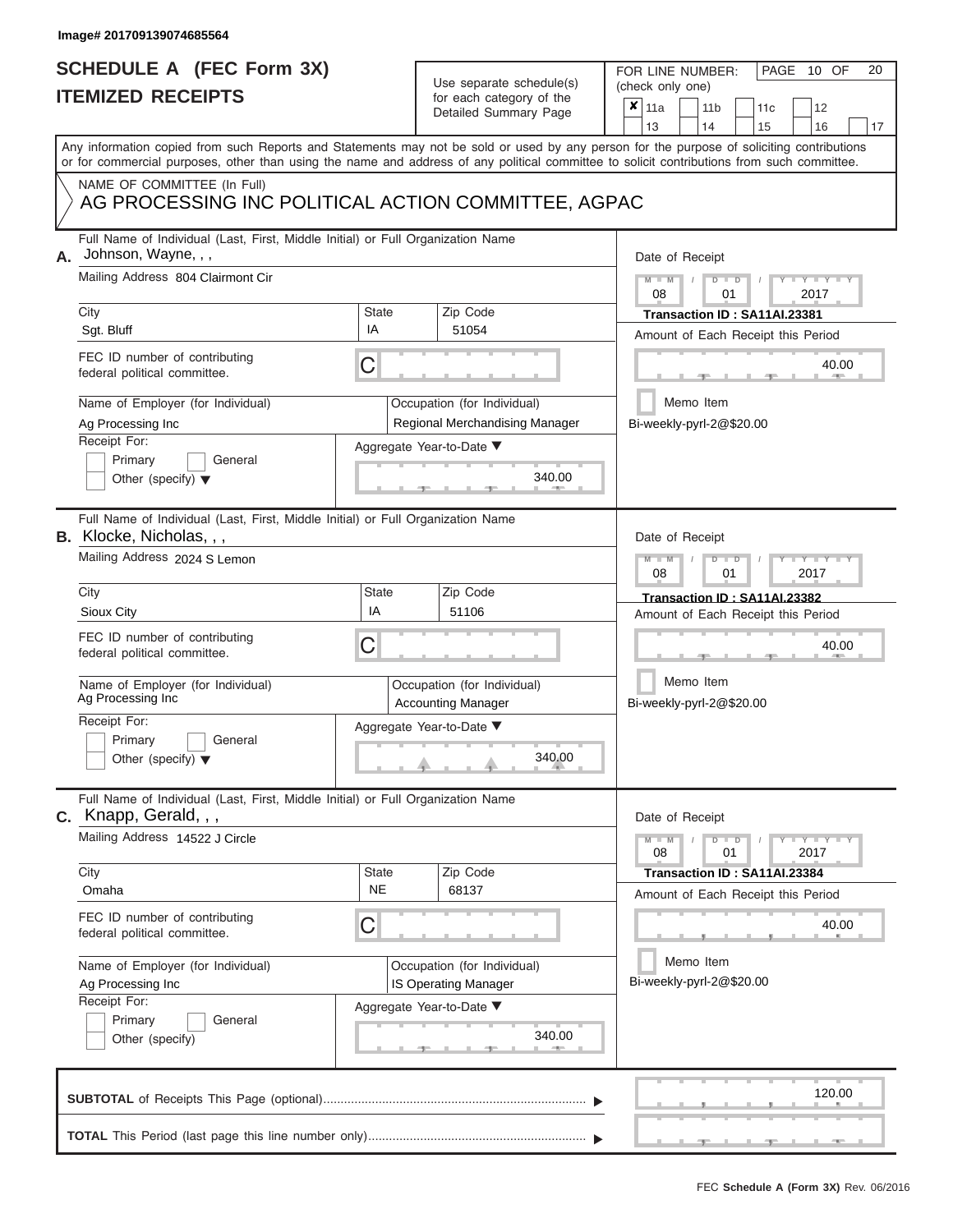# **SCHEDULE A (FEC Form 3X)**

# Use separate schedule(s)

| SCHEDULE A (FEC Form 3X)<br><b>ITEMIZED RECEIPTS</b>                                                                                                                                                                                                                                                                                                                                        |                                | Use separate schedule(s)<br>for each category of the                                                                      | FOR LINE NUMBER:<br>PAGE 11 OF<br>20<br>(check only one)<br>$\boldsymbol{x}$<br>11a<br>11 <sub>b</sub><br>11 <sub>c</sub><br>12                                                                                                                       |
|---------------------------------------------------------------------------------------------------------------------------------------------------------------------------------------------------------------------------------------------------------------------------------------------------------------------------------------------------------------------------------------------|--------------------------------|---------------------------------------------------------------------------------------------------------------------------|-------------------------------------------------------------------------------------------------------------------------------------------------------------------------------------------------------------------------------------------------------|
|                                                                                                                                                                                                                                                                                                                                                                                             |                                | Detailed Summary Page                                                                                                     | 13<br>14<br>15<br>16<br>17                                                                                                                                                                                                                            |
| Any information copied from such Reports and Statements may not be sold or used by any person for the purpose of soliciting contributions<br>or for commercial purposes, other than using the name and address of any political committee to solicit contributions from such committee.                                                                                                     |                                |                                                                                                                           |                                                                                                                                                                                                                                                       |
| NAME OF COMMITTEE (In Full)<br>AG PROCESSING INC POLITICAL ACTION COMMITTEE, AGPAC                                                                                                                                                                                                                                                                                                          |                                |                                                                                                                           |                                                                                                                                                                                                                                                       |
| Full Name of Individual (Last, First, Middle Initial) or Full Organization Name<br>Koch, Roger, L,,<br>А.<br>Mailing Address 9503 S 26th St.<br>City<br>Bellevue<br>FEC ID number of contributing<br>federal political committee.<br>Name of Employer (for Individual)<br>Ag Processing Inc                                                                                                 | State<br><b>NE</b><br>С        | Zip Code<br>68147<br>Occupation (for Individual)<br><b>Director Quality Assurance</b>                                     | Date of Receipt<br>$M = M$ /<br>$D$ $D$<br>$Y - Y - I$<br>08<br>01<br>2017<br>Transaction ID: SA11AI.23385<br>Amount of Each Receipt this Period<br>40.00<br>Memo Item<br>Bi-weekly-pyrl-2@\$20.00                                                    |
| Receipt For:<br>Primary<br>General<br>Other (specify) $\blacktriangledown$                                                                                                                                                                                                                                                                                                                  |                                | Aggregate Year-to-Date ▼<br>340.00                                                                                        |                                                                                                                                                                                                                                                       |
| Full Name of Individual (Last, First, Middle Initial) or Full Organization Name<br><b>B.</b> Lampman, Jeffrey, , ,<br>Mailing Address 1607 Grand St<br>City<br><b>Webster City</b><br>FEC ID number of contributing<br>federal political committee.<br>Name of Employer (for Individual)<br>Ag Processing Inc<br>Receipt For:<br>Primary<br>General<br>Other (specify) $\blacktriangledown$ | <b>State</b><br>IA<br>С        | Zip Code<br>50595<br>Occupation (for Individual)<br><b>Plant Operations Manager</b><br>Aggregate Year-to-Date ▼<br>340.00 | Date of Receipt<br>$M - M$<br>$D$ $D$<br>Y TY T<br>08<br>2017<br>01<br>Transaction ID: SA11AI.23386<br>Amount of Each Receipt this Period<br>40.00<br>Memo Item<br>Bi-weekly-pyrl-2@\$20.00                                                           |
| Full Name of Individual (Last, First, Middle Initial) or Full Organization Name<br>$c.$ Lippstreu, Gary, , ,<br>Mailing Address 21210 Arbor Court<br>City<br>Elkhorn<br>FEC ID number of contributing<br>federal political committee.<br>Name of Employer (for Individual)<br>Ag Processing Inc<br>Receipt For:<br>Primary<br>General<br>Other (specify)                                    | <b>State</b><br><b>NE</b><br>С | Zip Code<br>68022<br>Occupation (for Individual)<br>Director Internal Audit<br>Aggregate Year-to-Date ▼<br>340.00         | Date of Receipt<br>$M - M$<br>$D$ $D$<br>$\mathbf{I} = \mathbf{Y} - \mathbf{I} - \mathbf{Y} - \mathbf{I}$<br>01<br>2017<br>08<br>Transaction ID: SA11AI.23387<br>Amount of Each Receipt this Period<br>40.00<br>Memo Item<br>Bi-weekly-pyrl-2@\$20.00 |
|                                                                                                                                                                                                                                                                                                                                                                                             |                                |                                                                                                                           | 120.00                                                                                                                                                                                                                                                |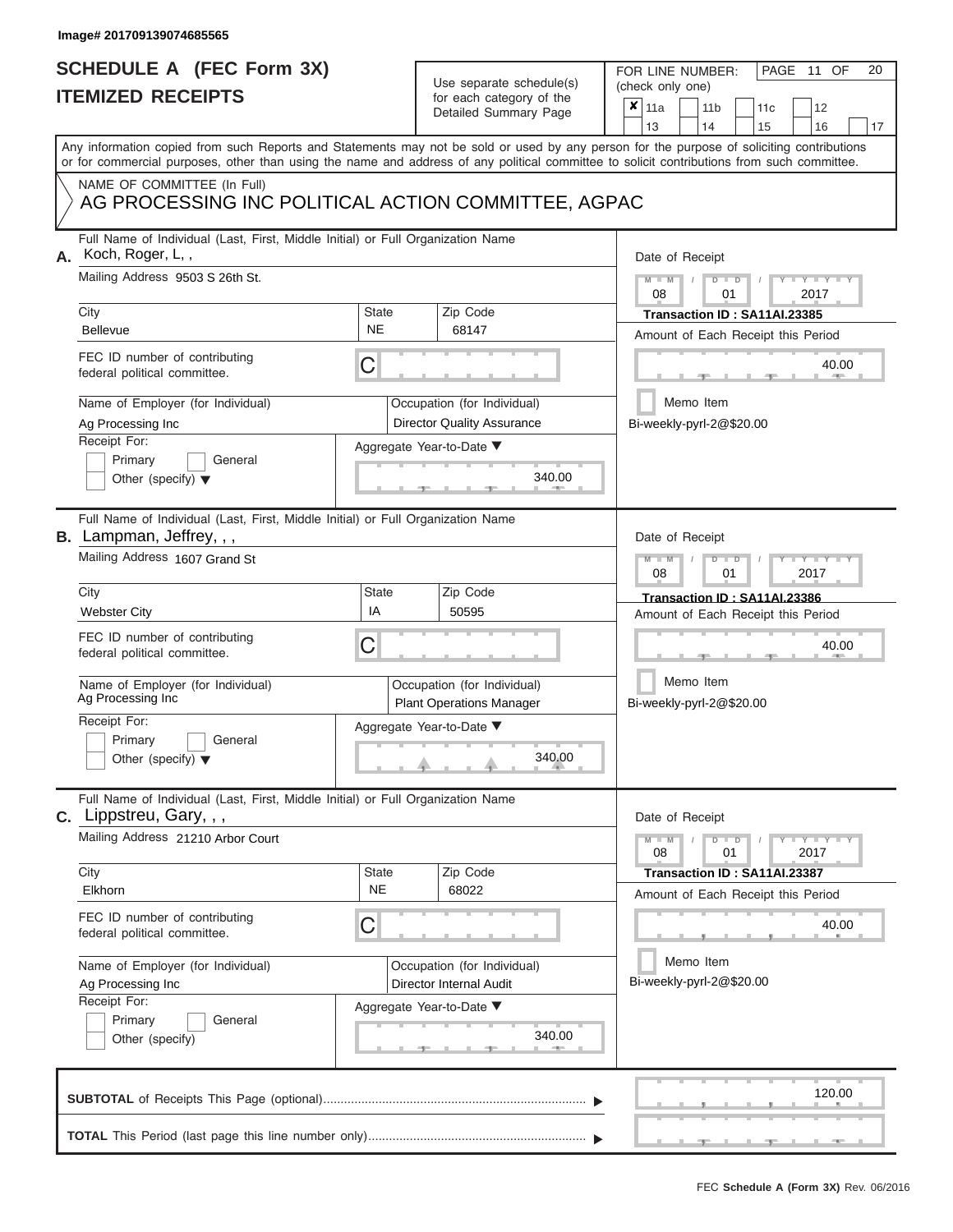### **SCHEDULE A (FEC Form 3X) ITEMIZED RECEIPTS**

| SCHEDULE A (FEC Form 3X)<br><b>ITEMIZED RECEIPTS</b> |                                                                                 | Use separate schedule(s)<br>for each category of the | 20<br>FOR LINE NUMBER:<br>PAGE 12 OF<br>(check only one)                                          |                                                                                                                                                                                                                                                                                         |
|------------------------------------------------------|---------------------------------------------------------------------------------|------------------------------------------------------|---------------------------------------------------------------------------------------------------|-----------------------------------------------------------------------------------------------------------------------------------------------------------------------------------------------------------------------------------------------------------------------------------------|
|                                                      |                                                                                 | Detailed Summary Page                                | $\boldsymbol{x}$<br>11a<br>11 <sub>b</sub><br>12<br>11 <sub>c</sub><br>13<br>14<br>15<br>16<br>17 |                                                                                                                                                                                                                                                                                         |
|                                                      |                                                                                 |                                                      |                                                                                                   | Any information copied from such Reports and Statements may not be sold or used by any person for the purpose of soliciting contributions<br>or for commercial purposes, other than using the name and address of any political committee to solicit contributions from such committee. |
|                                                      | NAME OF COMMITTEE (In Full)                                                     |                                                      | AG PROCESSING INC POLITICAL ACTION COMMITTEE, AGPAC                                               |                                                                                                                                                                                                                                                                                         |
| McDermott, Kent, A,,<br>Α.                           | Full Name of Individual (Last, First, Middle Initial) or Full Organization Name |                                                      |                                                                                                   | Date of Receipt                                                                                                                                                                                                                                                                         |
| City                                                 | Mailing Address PO Box 320                                                      | State                                                | Zip Code                                                                                          | $M = M$ /<br>$D$ $D$<br>Y TY<br>08<br>01<br>2017<br>Transaction ID: SA11AI.23388                                                                                                                                                                                                        |
| Minden                                               |                                                                                 | IA                                                   | 51553                                                                                             | Amount of Each Receipt this Period                                                                                                                                                                                                                                                      |
| federal political committee.                         | FEC ID number of contributing                                                   | C                                                    |                                                                                                   | 40.00                                                                                                                                                                                                                                                                                   |
| Ag Processing Inc                                    | Name of Employer (for Individual)                                               |                                                      | Occupation (for Individual)<br><b>Manager Networking Services</b>                                 | Memo Item<br>Bi-weekly-pyrl-2@\$20.00                                                                                                                                                                                                                                                   |
| Receipt For:                                         |                                                                                 |                                                      | Aggregate Year-to-Date ▼                                                                          |                                                                                                                                                                                                                                                                                         |
| Primary                                              | General<br>Other (specify) $\blacktriangledown$                                 |                                                      | 340.00                                                                                            |                                                                                                                                                                                                                                                                                         |
| <b>B.</b> Meierotto, Mark, J,,                       | Full Name of Individual (Last, First, Middle Initial) or Full Organization Name |                                                      |                                                                                                   | Date of Receipt                                                                                                                                                                                                                                                                         |
|                                                      | Mailing Address 3473 Ironwood                                                   |                                                      |                                                                                                   | $M - M$<br>$D$ $D$<br>$\blacksquare$ $\blacksquare$ $\blacksquare$ $\blacksquare$ $\blacksquare$ $\blacksquare$<br>08<br>2017<br>01                                                                                                                                                     |
| City                                                 |                                                                                 | State<br>IA                                          | Zip Code                                                                                          | Transaction ID: SA11AI.23389                                                                                                                                                                                                                                                            |
| Manly                                                |                                                                                 |                                                      | 50456                                                                                             | Amount of Each Receipt this Period                                                                                                                                                                                                                                                      |
| federal political committee.                         | FEC ID number of contributing                                                   | C                                                    |                                                                                                   | 40.00                                                                                                                                                                                                                                                                                   |
| Ag Processing Inc                                    | Name of Employer (for Individual)                                               |                                                      | Occupation (for Individual)<br>Merchandising Manager                                              | Memo Item<br>Bi-weekly-pyrl-2@\$20.00                                                                                                                                                                                                                                                   |
| Receipt For:                                         |                                                                                 |                                                      | Aggregate Year-to-Date ▼                                                                          |                                                                                                                                                                                                                                                                                         |
| Primary                                              | General<br>Other (specify) $\blacktriangledown$                                 |                                                      | 340.00                                                                                            |                                                                                                                                                                                                                                                                                         |
| C. Meyer, Calvin, , ,                                | Full Name of Individual (Last, First, Middle Initial) or Full Organization Name |                                                      |                                                                                                   | Date of Receipt                                                                                                                                                                                                                                                                         |
|                                                      | Mailing Address 4136 Country Rd 37                                              |                                                      |                                                                                                   | $M - M$<br>$D$ $D$<br>$\blacksquare$ $\vdash$ $\vdash$ $\vdash$ $\vdash$ $\vdash$<br>08<br>2017<br>01                                                                                                                                                                                   |
| City<br>Blair                                        |                                                                                 | <b>State</b><br><b>NE</b>                            | Zip Code<br>68008                                                                                 | Transaction ID: SA11AI.23363<br>Amount of Each Receipt this Period                                                                                                                                                                                                                      |
| federal political committee.                         | FEC ID number of contributing                                                   | C                                                    |                                                                                                   | 120.00                                                                                                                                                                                                                                                                                  |
| Ag Processing Inc                                    | Name of Employer (for Individual)                                               |                                                      | Occupation (for Individual)<br>Grp VP Proc, RefOils & RenFuel                                     | Memo Item<br>Bi-weekly-pyrl-2@\$60.00                                                                                                                                                                                                                                                   |
| Receipt For:<br>Primary<br>Other (specify)           | General                                                                         |                                                      | Aggregate Year-to-Date ▼<br>1020.00                                                               |                                                                                                                                                                                                                                                                                         |
|                                                      |                                                                                 |                                                      |                                                                                                   | 200.00                                                                                                                                                                                                                                                                                  |
|                                                      |                                                                                 |                                                      |                                                                                                   |                                                                                                                                                                                                                                                                                         |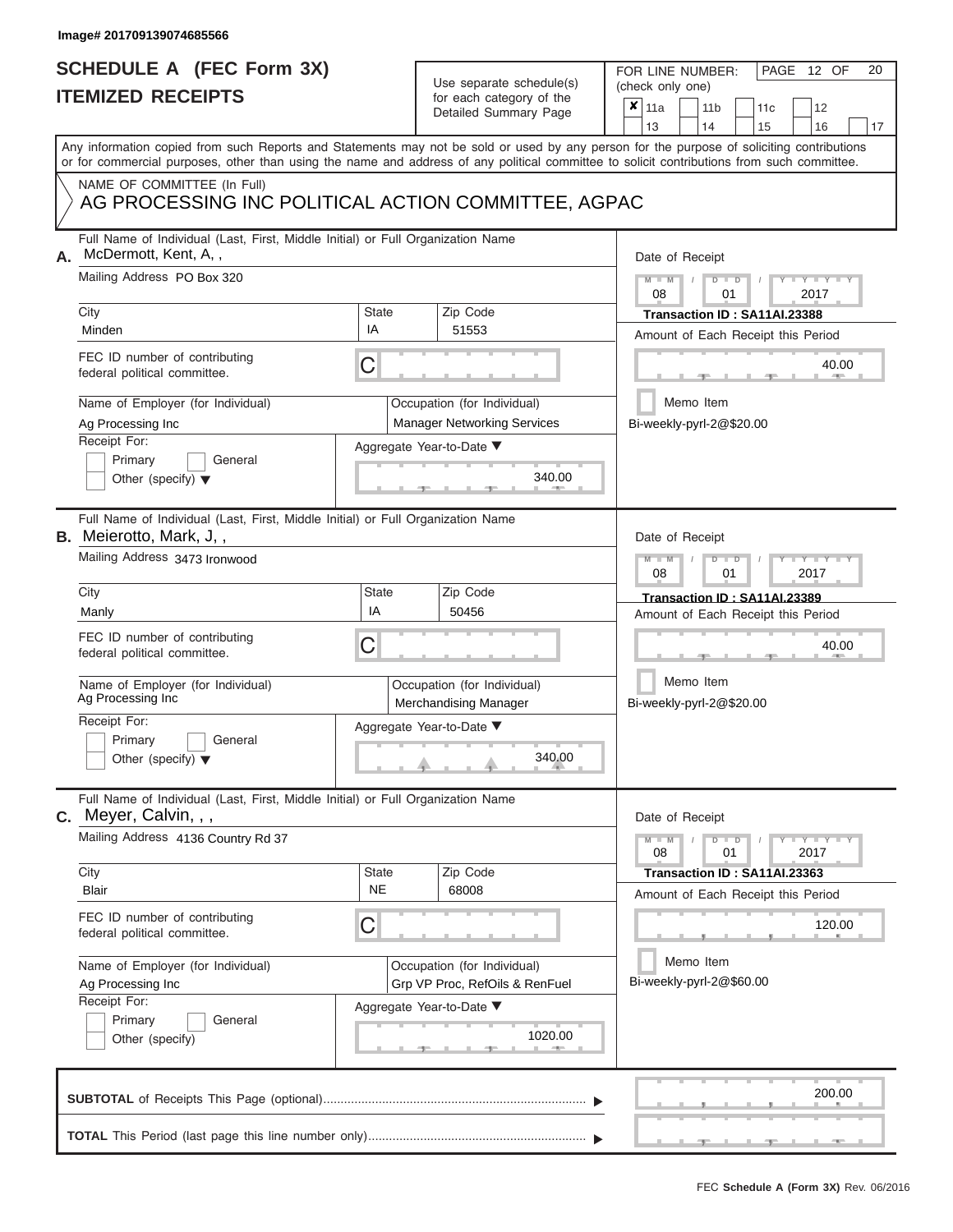## **SCHEDULE A (FEC Form 3X) ITEMIZED RECEIPTS**

# Use separate schedule(s)

| SCHEDULE A (FEC Form 3X)<br><b>ITEMIZED RECEIPTS</b>                                                                                                       |                                    | Use separate schedule(s)                                   | 20<br>FOR LINE NUMBER:<br>PAGE 13 OF<br>(check only one)                                                                                  |  |
|------------------------------------------------------------------------------------------------------------------------------------------------------------|------------------------------------|------------------------------------------------------------|-------------------------------------------------------------------------------------------------------------------------------------------|--|
|                                                                                                                                                            |                                    | for each category of the<br>Detailed Summary Page          | $\boldsymbol{x}$<br>11a<br>11 <sub>b</sub><br>12<br>11 <sub>c</sub><br>13<br>14<br>15<br>16<br>17                                         |  |
| or for commercial purposes, other than using the name and address of any political committee to solicit contributions from such committee.                 |                                    |                                                            | Any information copied from such Reports and Statements may not be sold or used by any person for the purpose of soliciting contributions |  |
| NAME OF COMMITTEE (In Full)<br>AG PROCESSING INC POLITICAL ACTION COMMITTEE, AGPAC                                                                         |                                    |                                                            |                                                                                                                                           |  |
| Full Name of Individual (Last, First, Middle Initial) or Full Organization Name<br>Monger, Terry, , ,<br>А.<br>Mailing Address 4602 Badger                 |                                    |                                                            | Date of Receipt<br>$M - M$ /<br>$D$ $D$<br>$Y - Y$<br>08<br>01<br>2017                                                                    |  |
| City<br>Saint Joseph                                                                                                                                       | State<br><b>MO</b>                 | Zip Code<br>64506                                          | Transaction ID: SA11AI.23390<br>Amount of Each Receipt this Period                                                                        |  |
| FEC ID number of contributing<br>federal political committee.                                                                                              | С                                  |                                                            | 40.00                                                                                                                                     |  |
| Name of Employer (for Individual)<br>Ag Processing Inc<br>Receipt For:                                                                                     |                                    | Occupation (for Individual)<br><b>Plant Superintendent</b> | Memo Item<br>Bi-weekly-pyrl-2@\$20.00                                                                                                     |  |
| Primary<br>General<br>Other (specify) $\blacktriangledown$                                                                                                 |                                    | Aggregate Year-to-Date ▼<br>340.00                         |                                                                                                                                           |  |
| Full Name of Individual (Last, First, Middle Initial) or Full Organization Name<br><b>B.</b> Narayanan, Ramanathan, , ,<br>Mailing Address 2012 S 194th St |                                    |                                                            | Date of Receipt<br>$M - M$<br>$D$ $D$<br>Y TY T<br>08<br>2017<br>01                                                                       |  |
| City<br>Omaha                                                                                                                                              | <b>State</b><br><b>NE</b>          | Zip Code<br>68130                                          | Transaction ID: SA11AI.23391                                                                                                              |  |
| FEC ID number of contributing<br>federal political committee.                                                                                              | С                                  |                                                            | Amount of Each Receipt this Period<br>40.00                                                                                               |  |
| Name of Employer (for Individual)<br>Ag Processing Inc                                                                                                     |                                    | Occupation (for Individual)<br>Dir Refined Oils Ops        | Memo Item<br>Bi-weekly-pyrl-2@\$20.00                                                                                                     |  |
| Receipt For:<br>Primary<br>General<br>Other (specify) $\blacktriangledown$                                                                                 | Aggregate Year-to-Date ▼<br>340.00 |                                                            |                                                                                                                                           |  |
| Full Name of Individual (Last, First, Middle Initial) or Full Organization Name<br>C. Nogel, Steve, , ,                                                    |                                    |                                                            | Date of Receipt                                                                                                                           |  |
| Mailing Address 16636 Mason St.                                                                                                                            |                                    |                                                            | $M - M$<br>$D$ $D$<br>$\mathbf{I} = \mathbf{Y} - \mathbf{I} - \mathbf{Y} - \mathbf{I}$<br>01<br>2017<br>08                                |  |
| City<br>Omaha                                                                                                                                              | <b>State</b><br><b>NE</b>          | Zip Code<br>68118                                          | Transaction ID: SA11AI.23366<br>Amount of Each Receipt this Period                                                                        |  |
| FEC ID number of contributing<br>federal political committee.                                                                                              | С                                  |                                                            | 80.00                                                                                                                                     |  |
| Name of Employer (for Individual)<br>Ag Processing Inc                                                                                                     |                                    | Occupation (for Individual)<br><b>VP Renewable Fuels</b>   | Memo Item<br>Bi-weekly-pyrl-2@\$40.00                                                                                                     |  |
| Receipt For:<br>Primary<br>General<br>Other (specify)                                                                                                      |                                    | Aggregate Year-to-Date ▼<br>680.00                         |                                                                                                                                           |  |
|                                                                                                                                                            |                                    |                                                            | 160.00                                                                                                                                    |  |
|                                                                                                                                                            |                                    |                                                            |                                                                                                                                           |  |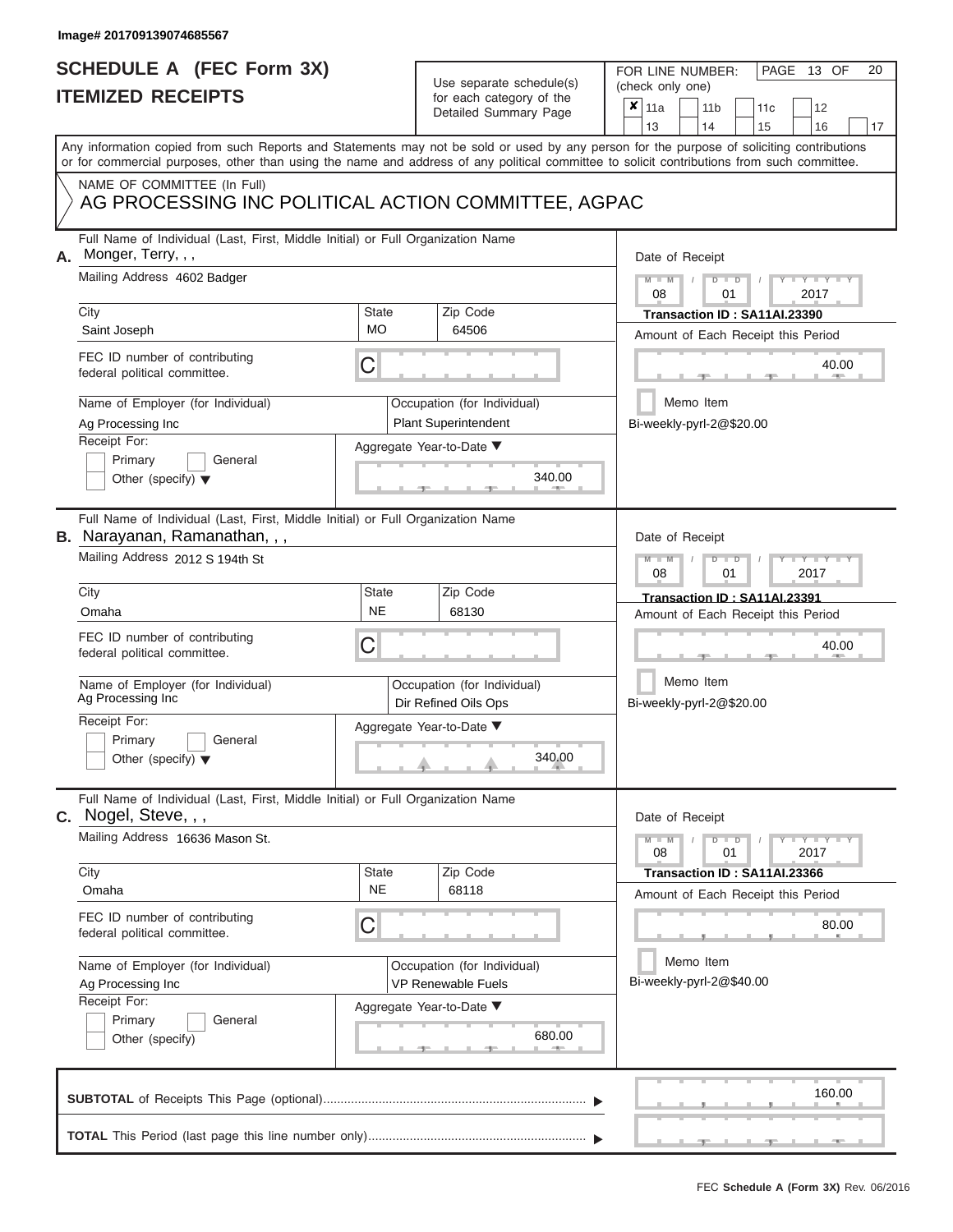### **SCHEDULE A (FEC Form 3X) ITEMIZED RECEIPTS**

# Use separate schedule(s)

FOR LINE NUMBER:<br>(check only one)

PAGE 14 OF 20

| 13<br>14<br>16<br>15<br>Any information copied from such Reports and Statements may not be sold or used by any person for the purpose of soliciting contributions<br>or for commercial purposes, other than using the name and address of any political committee to solicit contributions from such committee.<br>NAME OF COMMITTEE (In Full)<br>AG PROCESSING INC POLITICAL ACTION COMMITTEE, AGPAC<br>Full Name of Individual (Last, First, Middle Initial) or Full Organization Name<br>Parker, Carl,,,<br>А.<br>Date of Receipt<br>Mailing Address 17321 M st<br>$M - M$<br>Y L Y L<br>$D$ $D$<br>08<br>01<br>2017<br>City<br>Zip Code<br>State<br>Transaction ID: SA11AI.23392<br><b>NE</b><br>Omaha<br>68135<br>Amount of Each Receipt this Period<br>FEC ID number of contributing<br>С<br>40.00<br>federal political committee.<br>Memo Item<br>Name of Employer (for Individual)<br>Occupation (for Individual)<br><b>Director Bulk Services</b><br>Bi-weekly-pyrl-2@\$20.00<br>Ag Processing Inc<br>Receipt For:<br>Aggregate Year-to-Date ▼<br>Primary<br>General<br>340.00<br>Other (specify) $\blacktriangledown$<br>Full Name of Individual (Last, First, Middle Initial) or Full Organization Name<br><b>B.</b> Perry, Sarah, , ,<br>Date of Receipt<br>Mailing Address 6322 S 177th St<br>$Y = Y$<br>$D$ $D$<br>08<br>01<br>2017<br>Zip Code<br>City<br><b>State</b><br>Transaction ID: SA11AI.23393<br><b>NE</b><br>68135<br>Omaha<br>Amount of Each Receipt this Period<br>FEC ID number of contributing<br>C<br>40.00<br>federal political committee.<br>Memo Item<br>Name of Employer (for Individual)<br>Occupation (for Individual)<br>Ag Processing Inc<br>Bi-weekly-pyrl-2@\$20.00<br>Manager Logistic, Veg Oils/Indus Produ<br>Receipt For:<br>Aggregate Year-to-Date ▼<br>Primary<br>General<br>340.00<br>Other (specify) $\blacktriangledown$<br>Full Name of Individual (Last, First, Middle Initial) or Full Organization Name<br>$c.$ Piper, Adam, , ,<br>Date of Receipt<br>Mailing Address 1405 SW 1st St<br>$Y = Y + Y$<br>$D$ $\Box$ $D$<br>$M - M$<br>08<br>01<br>2017<br>State<br>Zip Code<br>City<br>Transaction ID: SA11AI.23394<br>IA<br>Eagle Grove<br>50533<br>Amount of Each Receipt this Period<br>FEC ID number of contributing<br>С<br>40.00<br>federal political committee.<br>Memo Item<br>Name of Employer (for Individual)<br>Occupation (for Individual)<br>Bi-weekly-pyrl-2@\$20.00<br>Ag Processing Inc<br>Merchandising Manager<br>Receipt For:<br>Aggregate Year-to-Date ▼<br>Primary<br>General<br>340.00<br>Other (specify)<br><b>1. 400</b><br>120.00 | IIEMIZED KEUEIPIS | for each category of the<br>Detailed Summary Page | × | 11a |  | 11 <sub>b</sub> |  | 11c |  | 12 |    |  |
|-----------------------------------------------------------------------------------------------------------------------------------------------------------------------------------------------------------------------------------------------------------------------------------------------------------------------------------------------------------------------------------------------------------------------------------------------------------------------------------------------------------------------------------------------------------------------------------------------------------------------------------------------------------------------------------------------------------------------------------------------------------------------------------------------------------------------------------------------------------------------------------------------------------------------------------------------------------------------------------------------------------------------------------------------------------------------------------------------------------------------------------------------------------------------------------------------------------------------------------------------------------------------------------------------------------------------------------------------------------------------------------------------------------------------------------------------------------------------------------------------------------------------------------------------------------------------------------------------------------------------------------------------------------------------------------------------------------------------------------------------------------------------------------------------------------------------------------------------------------------------------------------------------------------------------------------------------------------------------------------------------------------------------------------------------------------------------------------------------------------------------------------------------------------------------------------------------------------------------------------------------------------------------------------------------------------------------------------------------------------------------------------------------------------------------------------------------------------------------------------------------------------------------------------------------------------------------------------------------------------|-------------------|---------------------------------------------------|---|-----|--|-----------------|--|-----|--|----|----|--|
|                                                                                                                                                                                                                                                                                                                                                                                                                                                                                                                                                                                                                                                                                                                                                                                                                                                                                                                                                                                                                                                                                                                                                                                                                                                                                                                                                                                                                                                                                                                                                                                                                                                                                                                                                                                                                                                                                                                                                                                                                                                                                                                                                                                                                                                                                                                                                                                                                                                                                                                                                                                                                 |                   |                                                   |   |     |  |                 |  |     |  |    | 17 |  |
|                                                                                                                                                                                                                                                                                                                                                                                                                                                                                                                                                                                                                                                                                                                                                                                                                                                                                                                                                                                                                                                                                                                                                                                                                                                                                                                                                                                                                                                                                                                                                                                                                                                                                                                                                                                                                                                                                                                                                                                                                                                                                                                                                                                                                                                                                                                                                                                                                                                                                                                                                                                                                 |                   |                                                   |   |     |  |                 |  |     |  |    |    |  |
|                                                                                                                                                                                                                                                                                                                                                                                                                                                                                                                                                                                                                                                                                                                                                                                                                                                                                                                                                                                                                                                                                                                                                                                                                                                                                                                                                                                                                                                                                                                                                                                                                                                                                                                                                                                                                                                                                                                                                                                                                                                                                                                                                                                                                                                                                                                                                                                                                                                                                                                                                                                                                 |                   |                                                   |   |     |  |                 |  |     |  |    |    |  |
|                                                                                                                                                                                                                                                                                                                                                                                                                                                                                                                                                                                                                                                                                                                                                                                                                                                                                                                                                                                                                                                                                                                                                                                                                                                                                                                                                                                                                                                                                                                                                                                                                                                                                                                                                                                                                                                                                                                                                                                                                                                                                                                                                                                                                                                                                                                                                                                                                                                                                                                                                                                                                 |                   |                                                   |   |     |  |                 |  |     |  |    |    |  |
|                                                                                                                                                                                                                                                                                                                                                                                                                                                                                                                                                                                                                                                                                                                                                                                                                                                                                                                                                                                                                                                                                                                                                                                                                                                                                                                                                                                                                                                                                                                                                                                                                                                                                                                                                                                                                                                                                                                                                                                                                                                                                                                                                                                                                                                                                                                                                                                                                                                                                                                                                                                                                 |                   |                                                   |   |     |  |                 |  |     |  |    |    |  |
|                                                                                                                                                                                                                                                                                                                                                                                                                                                                                                                                                                                                                                                                                                                                                                                                                                                                                                                                                                                                                                                                                                                                                                                                                                                                                                                                                                                                                                                                                                                                                                                                                                                                                                                                                                                                                                                                                                                                                                                                                                                                                                                                                                                                                                                                                                                                                                                                                                                                                                                                                                                                                 |                   |                                                   |   |     |  |                 |  |     |  |    |    |  |
|                                                                                                                                                                                                                                                                                                                                                                                                                                                                                                                                                                                                                                                                                                                                                                                                                                                                                                                                                                                                                                                                                                                                                                                                                                                                                                                                                                                                                                                                                                                                                                                                                                                                                                                                                                                                                                                                                                                                                                                                                                                                                                                                                                                                                                                                                                                                                                                                                                                                                                                                                                                                                 |                   |                                                   |   |     |  |                 |  |     |  |    |    |  |
|                                                                                                                                                                                                                                                                                                                                                                                                                                                                                                                                                                                                                                                                                                                                                                                                                                                                                                                                                                                                                                                                                                                                                                                                                                                                                                                                                                                                                                                                                                                                                                                                                                                                                                                                                                                                                                                                                                                                                                                                                                                                                                                                                                                                                                                                                                                                                                                                                                                                                                                                                                                                                 |                   |                                                   |   |     |  |                 |  |     |  |    |    |  |
|                                                                                                                                                                                                                                                                                                                                                                                                                                                                                                                                                                                                                                                                                                                                                                                                                                                                                                                                                                                                                                                                                                                                                                                                                                                                                                                                                                                                                                                                                                                                                                                                                                                                                                                                                                                                                                                                                                                                                                                                                                                                                                                                                                                                                                                                                                                                                                                                                                                                                                                                                                                                                 |                   |                                                   |   |     |  |                 |  |     |  |    |    |  |
|                                                                                                                                                                                                                                                                                                                                                                                                                                                                                                                                                                                                                                                                                                                                                                                                                                                                                                                                                                                                                                                                                                                                                                                                                                                                                                                                                                                                                                                                                                                                                                                                                                                                                                                                                                                                                                                                                                                                                                                                                                                                                                                                                                                                                                                                                                                                                                                                                                                                                                                                                                                                                 |                   |                                                   |   |     |  |                 |  |     |  |    |    |  |
|                                                                                                                                                                                                                                                                                                                                                                                                                                                                                                                                                                                                                                                                                                                                                                                                                                                                                                                                                                                                                                                                                                                                                                                                                                                                                                                                                                                                                                                                                                                                                                                                                                                                                                                                                                                                                                                                                                                                                                                                                                                                                                                                                                                                                                                                                                                                                                                                                                                                                                                                                                                                                 |                   |                                                   |   |     |  |                 |  |     |  |    |    |  |
|                                                                                                                                                                                                                                                                                                                                                                                                                                                                                                                                                                                                                                                                                                                                                                                                                                                                                                                                                                                                                                                                                                                                                                                                                                                                                                                                                                                                                                                                                                                                                                                                                                                                                                                                                                                                                                                                                                                                                                                                                                                                                                                                                                                                                                                                                                                                                                                                                                                                                                                                                                                                                 |                   |                                                   |   |     |  |                 |  |     |  |    |    |  |
|                                                                                                                                                                                                                                                                                                                                                                                                                                                                                                                                                                                                                                                                                                                                                                                                                                                                                                                                                                                                                                                                                                                                                                                                                                                                                                                                                                                                                                                                                                                                                                                                                                                                                                                                                                                                                                                                                                                                                                                                                                                                                                                                                                                                                                                                                                                                                                                                                                                                                                                                                                                                                 |                   |                                                   |   |     |  |                 |  |     |  |    |    |  |
|                                                                                                                                                                                                                                                                                                                                                                                                                                                                                                                                                                                                                                                                                                                                                                                                                                                                                                                                                                                                                                                                                                                                                                                                                                                                                                                                                                                                                                                                                                                                                                                                                                                                                                                                                                                                                                                                                                                                                                                                                                                                                                                                                                                                                                                                                                                                                                                                                                                                                                                                                                                                                 |                   |                                                   |   |     |  |                 |  |     |  |    |    |  |
|                                                                                                                                                                                                                                                                                                                                                                                                                                                                                                                                                                                                                                                                                                                                                                                                                                                                                                                                                                                                                                                                                                                                                                                                                                                                                                                                                                                                                                                                                                                                                                                                                                                                                                                                                                                                                                                                                                                                                                                                                                                                                                                                                                                                                                                                                                                                                                                                                                                                                                                                                                                                                 |                   |                                                   |   |     |  |                 |  |     |  |    |    |  |
|                                                                                                                                                                                                                                                                                                                                                                                                                                                                                                                                                                                                                                                                                                                                                                                                                                                                                                                                                                                                                                                                                                                                                                                                                                                                                                                                                                                                                                                                                                                                                                                                                                                                                                                                                                                                                                                                                                                                                                                                                                                                                                                                                                                                                                                                                                                                                                                                                                                                                                                                                                                                                 |                   |                                                   |   |     |  |                 |  |     |  |    |    |  |
|                                                                                                                                                                                                                                                                                                                                                                                                                                                                                                                                                                                                                                                                                                                                                                                                                                                                                                                                                                                                                                                                                                                                                                                                                                                                                                                                                                                                                                                                                                                                                                                                                                                                                                                                                                                                                                                                                                                                                                                                                                                                                                                                                                                                                                                                                                                                                                                                                                                                                                                                                                                                                 |                   |                                                   |   |     |  |                 |  |     |  |    |    |  |
|                                                                                                                                                                                                                                                                                                                                                                                                                                                                                                                                                                                                                                                                                                                                                                                                                                                                                                                                                                                                                                                                                                                                                                                                                                                                                                                                                                                                                                                                                                                                                                                                                                                                                                                                                                                                                                                                                                                                                                                                                                                                                                                                                                                                                                                                                                                                                                                                                                                                                                                                                                                                                 |                   |                                                   |   |     |  |                 |  |     |  |    |    |  |
|                                                                                                                                                                                                                                                                                                                                                                                                                                                                                                                                                                                                                                                                                                                                                                                                                                                                                                                                                                                                                                                                                                                                                                                                                                                                                                                                                                                                                                                                                                                                                                                                                                                                                                                                                                                                                                                                                                                                                                                                                                                                                                                                                                                                                                                                                                                                                                                                                                                                                                                                                                                                                 |                   |                                                   |   |     |  |                 |  |     |  |    |    |  |
|                                                                                                                                                                                                                                                                                                                                                                                                                                                                                                                                                                                                                                                                                                                                                                                                                                                                                                                                                                                                                                                                                                                                                                                                                                                                                                                                                                                                                                                                                                                                                                                                                                                                                                                                                                                                                                                                                                                                                                                                                                                                                                                                                                                                                                                                                                                                                                                                                                                                                                                                                                                                                 |                   |                                                   |   |     |  |                 |  |     |  |    |    |  |
|                                                                                                                                                                                                                                                                                                                                                                                                                                                                                                                                                                                                                                                                                                                                                                                                                                                                                                                                                                                                                                                                                                                                                                                                                                                                                                                                                                                                                                                                                                                                                                                                                                                                                                                                                                                                                                                                                                                                                                                                                                                                                                                                                                                                                                                                                                                                                                                                                                                                                                                                                                                                                 |                   |                                                   |   |     |  |                 |  |     |  |    |    |  |
|                                                                                                                                                                                                                                                                                                                                                                                                                                                                                                                                                                                                                                                                                                                                                                                                                                                                                                                                                                                                                                                                                                                                                                                                                                                                                                                                                                                                                                                                                                                                                                                                                                                                                                                                                                                                                                                                                                                                                                                                                                                                                                                                                                                                                                                                                                                                                                                                                                                                                                                                                                                                                 |                   |                                                   |   |     |  |                 |  |     |  |    |    |  |
|                                                                                                                                                                                                                                                                                                                                                                                                                                                                                                                                                                                                                                                                                                                                                                                                                                                                                                                                                                                                                                                                                                                                                                                                                                                                                                                                                                                                                                                                                                                                                                                                                                                                                                                                                                                                                                                                                                                                                                                                                                                                                                                                                                                                                                                                                                                                                                                                                                                                                                                                                                                                                 |                   |                                                   |   |     |  |                 |  |     |  |    |    |  |
|                                                                                                                                                                                                                                                                                                                                                                                                                                                                                                                                                                                                                                                                                                                                                                                                                                                                                                                                                                                                                                                                                                                                                                                                                                                                                                                                                                                                                                                                                                                                                                                                                                                                                                                                                                                                                                                                                                                                                                                                                                                                                                                                                                                                                                                                                                                                                                                                                                                                                                                                                                                                                 |                   |                                                   |   |     |  |                 |  |     |  |    |    |  |
|                                                                                                                                                                                                                                                                                                                                                                                                                                                                                                                                                                                                                                                                                                                                                                                                                                                                                                                                                                                                                                                                                                                                                                                                                                                                                                                                                                                                                                                                                                                                                                                                                                                                                                                                                                                                                                                                                                                                                                                                                                                                                                                                                                                                                                                                                                                                                                                                                                                                                                                                                                                                                 |                   |                                                   |   |     |  |                 |  |     |  |    |    |  |
|                                                                                                                                                                                                                                                                                                                                                                                                                                                                                                                                                                                                                                                                                                                                                                                                                                                                                                                                                                                                                                                                                                                                                                                                                                                                                                                                                                                                                                                                                                                                                                                                                                                                                                                                                                                                                                                                                                                                                                                                                                                                                                                                                                                                                                                                                                                                                                                                                                                                                                                                                                                                                 |                   |                                                   |   |     |  |                 |  |     |  |    |    |  |
|                                                                                                                                                                                                                                                                                                                                                                                                                                                                                                                                                                                                                                                                                                                                                                                                                                                                                                                                                                                                                                                                                                                                                                                                                                                                                                                                                                                                                                                                                                                                                                                                                                                                                                                                                                                                                                                                                                                                                                                                                                                                                                                                                                                                                                                                                                                                                                                                                                                                                                                                                                                                                 |                   |                                                   |   |     |  |                 |  |     |  |    |    |  |
|                                                                                                                                                                                                                                                                                                                                                                                                                                                                                                                                                                                                                                                                                                                                                                                                                                                                                                                                                                                                                                                                                                                                                                                                                                                                                                                                                                                                                                                                                                                                                                                                                                                                                                                                                                                                                                                                                                                                                                                                                                                                                                                                                                                                                                                                                                                                                                                                                                                                                                                                                                                                                 |                   |                                                   |   |     |  |                 |  |     |  |    |    |  |
|                                                                                                                                                                                                                                                                                                                                                                                                                                                                                                                                                                                                                                                                                                                                                                                                                                                                                                                                                                                                                                                                                                                                                                                                                                                                                                                                                                                                                                                                                                                                                                                                                                                                                                                                                                                                                                                                                                                                                                                                                                                                                                                                                                                                                                                                                                                                                                                                                                                                                                                                                                                                                 |                   |                                                   |   |     |  |                 |  |     |  |    |    |  |
|                                                                                                                                                                                                                                                                                                                                                                                                                                                                                                                                                                                                                                                                                                                                                                                                                                                                                                                                                                                                                                                                                                                                                                                                                                                                                                                                                                                                                                                                                                                                                                                                                                                                                                                                                                                                                                                                                                                                                                                                                                                                                                                                                                                                                                                                                                                                                                                                                                                                                                                                                                                                                 |                   |                                                   |   |     |  |                 |  |     |  |    |    |  |
|                                                                                                                                                                                                                                                                                                                                                                                                                                                                                                                                                                                                                                                                                                                                                                                                                                                                                                                                                                                                                                                                                                                                                                                                                                                                                                                                                                                                                                                                                                                                                                                                                                                                                                                                                                                                                                                                                                                                                                                                                                                                                                                                                                                                                                                                                                                                                                                                                                                                                                                                                                                                                 |                   |                                                   |   |     |  |                 |  |     |  |    |    |  |
|                                                                                                                                                                                                                                                                                                                                                                                                                                                                                                                                                                                                                                                                                                                                                                                                                                                                                                                                                                                                                                                                                                                                                                                                                                                                                                                                                                                                                                                                                                                                                                                                                                                                                                                                                                                                                                                                                                                                                                                                                                                                                                                                                                                                                                                                                                                                                                                                                                                                                                                                                                                                                 |                   |                                                   |   |     |  |                 |  |     |  |    |    |  |
|                                                                                                                                                                                                                                                                                                                                                                                                                                                                                                                                                                                                                                                                                                                                                                                                                                                                                                                                                                                                                                                                                                                                                                                                                                                                                                                                                                                                                                                                                                                                                                                                                                                                                                                                                                                                                                                                                                                                                                                                                                                                                                                                                                                                                                                                                                                                                                                                                                                                                                                                                                                                                 |                   |                                                   |   |     |  |                 |  |     |  |    |    |  |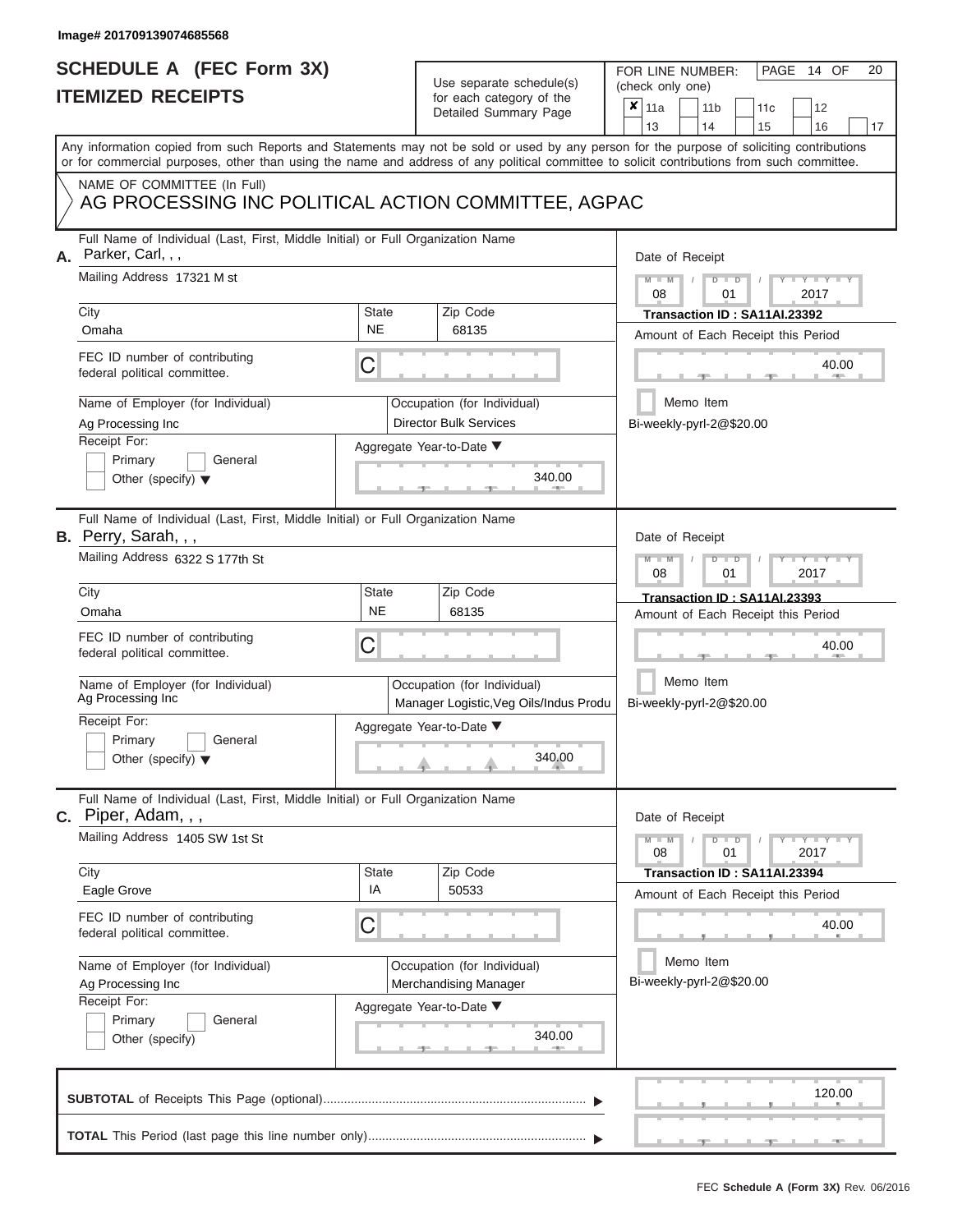### **SCHEDULE A (FEC Form 3X) ITEMIZED RECEIPTS**

# Use separate schedule(s)

| SCHEDULE A (FEC Form 3X)<br><b>ITEMIZED RECEIPTS</b>                                                                                               |                           | Use separate schedule(s)                                   | FOR LINE NUMBER:<br>PAGE 15 OF<br>20<br>(check only one)                                                                                  |  |  |  |  |
|----------------------------------------------------------------------------------------------------------------------------------------------------|---------------------------|------------------------------------------------------------|-------------------------------------------------------------------------------------------------------------------------------------------|--|--|--|--|
|                                                                                                                                                    |                           | for each category of the<br>Detailed Summary Page          | ×<br>11a<br>11 <sub>b</sub><br>12<br>11c<br>13<br>14<br>15<br>16<br>17                                                                    |  |  |  |  |
| or for commercial purposes, other than using the name and address of any political committee to solicit contributions from such committee.         |                           |                                                            | Any information copied from such Reports and Statements may not be sold or used by any person for the purpose of soliciting contributions |  |  |  |  |
| NAME OF COMMITTEE (In Full)<br>AG PROCESSING INC POLITICAL ACTION COMMITTEE, AGPAC                                                                 |                           |                                                            |                                                                                                                                           |  |  |  |  |
| Full Name of Individual (Last, First, Middle Initial) or Full Organization Name<br>Quick, Scott, , ,<br>Α.<br>Mailing Address 637 Hackberry Street |                           |                                                            | Date of Receipt<br>$M - M$<br>$D$ $D$<br>$Y - Y - I$                                                                                      |  |  |  |  |
| City<br>Dawson                                                                                                                                     | State<br>ΜN               | Zip Code<br>56232                                          | 08<br>2017<br>01<br>Transaction ID: SA11AI.23395<br>Amount of Each Receipt this Period                                                    |  |  |  |  |
| FEC ID number of contributing<br>federal political committee.                                                                                      | С                         |                                                            | 40.00                                                                                                                                     |  |  |  |  |
| Name of Employer (for Individual)<br>Ag Processing Inc<br>Receipt For:                                                                             |                           | Occupation (for Individual)<br><b>Marketing Manager</b>    | Memo Item<br>Bi-weekly-pyrl-2@\$20.00                                                                                                     |  |  |  |  |
| Primary<br>General<br>Other (specify) $\blacktriangledown$                                                                                         |                           | Aggregate Year-to-Date ▼<br>340.00<br><b>CONTRACTOR</b>    |                                                                                                                                           |  |  |  |  |
| Full Name of Individual (Last, First, Middle Initial) or Full Organization Name<br>B. Ramsey, John, , ,<br>Mailing Address 1103 Elm St             |                           |                                                            | Date of Receipt<br>$M - M$<br>$D$ $D$<br>Y I Y                                                                                            |  |  |  |  |
| City<br>Manning                                                                                                                                    | <b>State</b><br>IA        | Zip Code<br>51455                                          | 2017<br>08<br>01<br>Transaction ID: SA11AI.23368                                                                                          |  |  |  |  |
| FEC ID number of contributing<br>federal political committee.                                                                                      | С                         |                                                            | Amount of Each Receipt this Period<br>50.00                                                                                               |  |  |  |  |
| Name of Employer (for Individual)<br>Ag Processing Inc                                                                                             |                           | Occupation (for Individual)<br><b>Plant Superintendent</b> | Memo Item<br>Bi-weekly-pyrl-2@\$25.00                                                                                                     |  |  |  |  |
| Receipt For:<br>Primary<br>General<br>Other (specify) $\blacktriangledown$                                                                         |                           | Aggregate Year-to-Date ▼<br>425.00                         |                                                                                                                                           |  |  |  |  |
| Full Name of Individual (Last, First, Middle Initial) or Full Organization Name<br>C. Rever, John, , ,                                             |                           |                                                            | Date of Receipt                                                                                                                           |  |  |  |  |
| Mailing Address 4711 N Heatherwood Dr                                                                                                              |                           |                                                            | $\mathbf{I} = \mathbf{Y} + \mathbf{Y}$<br>$M - M$<br>$D$ $D$<br>08<br>01<br>2017                                                          |  |  |  |  |
| City<br>St. Joseph                                                                                                                                 | <b>State</b><br><b>MO</b> | Zip Code<br>64506                                          | Transaction ID : SA11AI.23396<br>Amount of Each Receipt this Period                                                                       |  |  |  |  |
| FEC ID number of contributing<br>federal political committee.                                                                                      | С                         |                                                            | 40.00                                                                                                                                     |  |  |  |  |
| Name of Employer (for Individual)<br>Ag Processing Inc<br>Receipt For:                                                                             |                           | Occupation (for Individual)<br>Plant Operations Manager I  | Memo Item<br>Bi-weekly-pyrl-2@\$20.00                                                                                                     |  |  |  |  |
| Primary<br>General<br>Other (specify)                                                                                                              |                           | Aggregate Year-to-Date ▼<br>340.00                         |                                                                                                                                           |  |  |  |  |
|                                                                                                                                                    |                           |                                                            | 130.00                                                                                                                                    |  |  |  |  |
|                                                                                                                                                    |                           |                                                            | $-9$<br>$-1$<br>$-1 -$                                                                                                                    |  |  |  |  |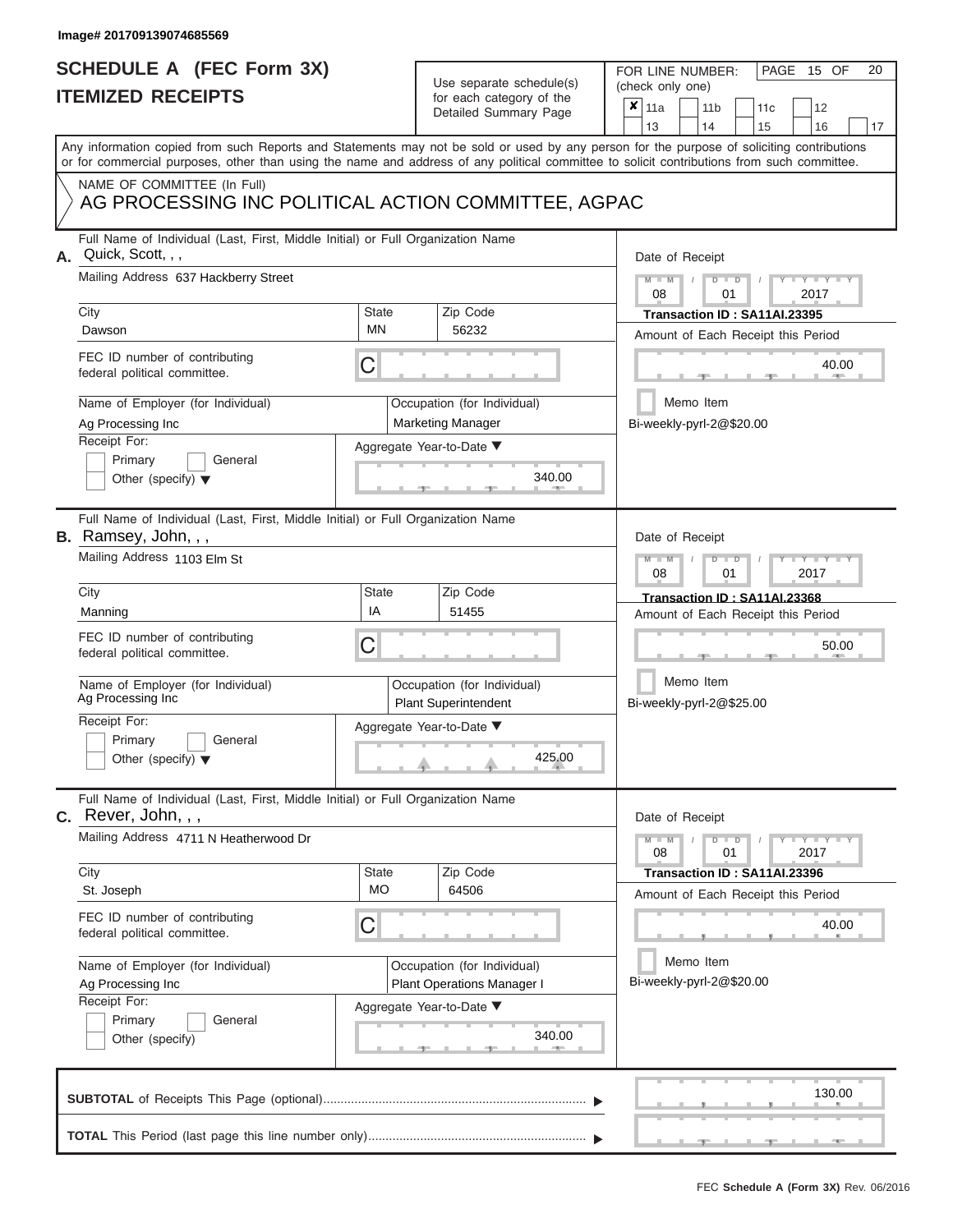# **SCHEDULE A (FEC Form 3X)**

| SCHEDULE A (FEC Form 3X)<br><b>ITEMIZED RECEIPTS</b>                                                                                                     |                           | Use separate schedule(s)<br>for each category of the<br>Detailed Summary Page                | 20<br>FOR LINE NUMBER:<br>PAGE 16 OF<br>(check only one)<br>$\boldsymbol{x}$<br>11a<br>11 <sub>b</sub><br>12<br>11 <sub>c</sub>                                                                                                                                                                                       |
|----------------------------------------------------------------------------------------------------------------------------------------------------------|---------------------------|----------------------------------------------------------------------------------------------|-----------------------------------------------------------------------------------------------------------------------------------------------------------------------------------------------------------------------------------------------------------------------------------------------------------------------|
| NAME OF COMMITTEE (In Full)                                                                                                                              |                           |                                                                                              | 13<br>14<br>15<br>16<br>17<br>Any information copied from such Reports and Statements may not be sold or used by any person for the purpose of soliciting contributions<br>or for commercial purposes, other than using the name and address of any political committee to solicit contributions from such committee. |
| AG PROCESSING INC POLITICAL ACTION COMMITTEE, AGPAC                                                                                                      |                           |                                                                                              |                                                                                                                                                                                                                                                                                                                       |
| Full Name of Individual (Last, First, Middle Initial) or Full Organization Name<br>Sandeen, Mark, , ,<br>Mailing Address 12910 N 185th                   |                           |                                                                                              | Date of Receipt<br>$M - M$ /<br>$D$ $D$<br>$\cdots$ Y $\cdots$ Y $\cdots$<br>08<br>01<br>2017                                                                                                                                                                                                                         |
| City<br>Bennington                                                                                                                                       | <b>State</b><br><b>NE</b> | Zip Code<br>68007                                                                            | Transaction ID: SA11AI.23397<br>Amount of Each Receipt this Period                                                                                                                                                                                                                                                    |
| FEC ID number of contributing<br>federal political committee.                                                                                            | C                         |                                                                                              | 40.00<br><b>ARCHITECT</b>                                                                                                                                                                                                                                                                                             |
| Name of Employer (for Individual)<br>Ag Processing Inc<br>Receipt For:<br>Primary<br>General<br>Other (specify) $\blacktriangledown$                     |                           | Occupation (for Individual)<br>VP Processing Marketing<br>Aggregate Year-to-Date ▼<br>340.00 | Memo Item<br>Bi-weekly-pyrl-2@\$20.00                                                                                                                                                                                                                                                                                 |
| Full Name of Individual (Last, First, Middle Initial) or Full Organization Name<br><b>B.</b> Schaffer, Christian, , ,<br>Mailing Address 13804 S 22nd St |                           |                                                                                              | Date of Receipt<br>$M - M$<br>$D$ $D$<br>$T - Y = T - T$                                                                                                                                                                                                                                                              |
| Apt. 306<br>City<br><b>Bellevue</b>                                                                                                                      | <b>State</b><br><b>NE</b> | Zip Code<br>68123                                                                            | 2017<br>08<br>01<br>Transaction ID: SA11AI.23398<br>Amount of Each Receipt this Period                                                                                                                                                                                                                                |
| FEC ID number of contributing<br>federal political committee.                                                                                            | C                         |                                                                                              | 40.00                                                                                                                                                                                                                                                                                                                 |
| Name of Employer (for Individual)<br>Ag Processing Inc                                                                                                   |                           | Occupation (for Individual)<br><b>VP Export Marketing</b>                                    | Memo Item<br>Bi-weekly-pyrl-2@\$20.00                                                                                                                                                                                                                                                                                 |
| Receipt For:<br>Primary<br>General<br>Other (specify) $\blacktriangledown$                                                                               |                           | Aggregate Year-to-Date ▼<br>340.00                                                           |                                                                                                                                                                                                                                                                                                                       |
| Full Name of Individual (Last, First, Middle Initial) or Full Organization Name<br>C. Sealine, Adrian, N,,                                               |                           |                                                                                              | Date of Receipt                                                                                                                                                                                                                                                                                                       |
| Mailing Address 25242 332nd St<br>City                                                                                                                   | State                     | Zip Code                                                                                     | $M - M$<br>$D$ $D$<br>$T - Y = -Y$<br>01<br>2017<br>08                                                                                                                                                                                                                                                                |
| Sioux City                                                                                                                                               | IA                        | 51108                                                                                        | Transaction ID: SA11AI.23399<br>Amount of Each Receipt this Period                                                                                                                                                                                                                                                    |
| FEC ID number of contributing<br>federal political committee.                                                                                            | C                         |                                                                                              | 40.00                                                                                                                                                                                                                                                                                                                 |
| Name of Employer (for Individual)<br>Ag Processing Inc                                                                                                   |                           | Occupation (for Individual)<br>Sr. Merchandiser                                              | Memo Item<br>Bi-weekly-pyrl-2@\$20.00                                                                                                                                                                                                                                                                                 |
| Receipt For:<br>Primary<br>General<br>Other (specify)                                                                                                    |                           | Aggregate Year-to-Date ▼<br>340.00                                                           |                                                                                                                                                                                                                                                                                                                       |
|                                                                                                                                                          |                           |                                                                                              | 120.00                                                                                                                                                                                                                                                                                                                |
|                                                                                                                                                          |                           |                                                                                              |                                                                                                                                                                                                                                                                                                                       |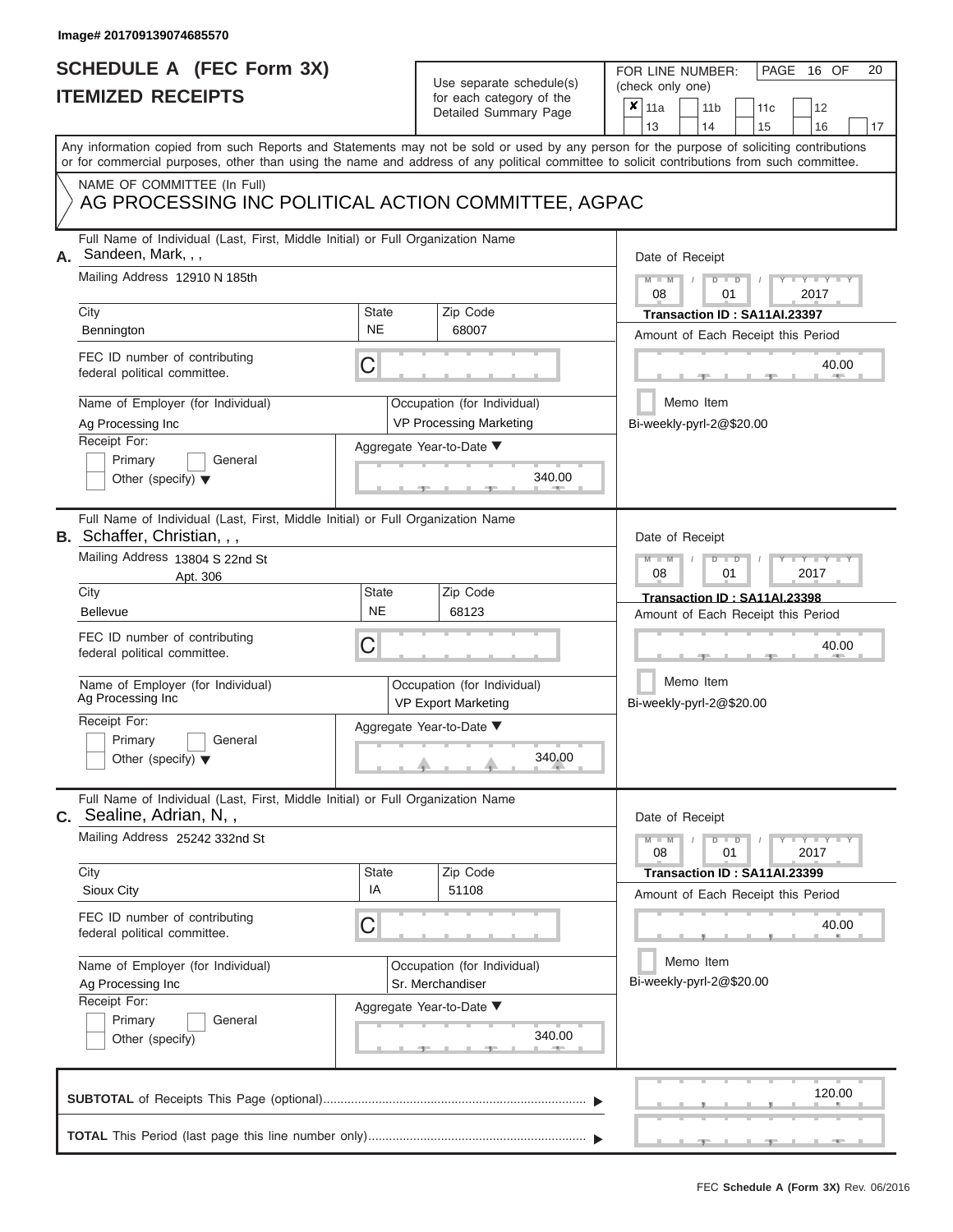# **SCHEDULE A (FEC Form 3X)**

# Use separate schedule(s)

| SCHEDULE A (FEC Form 3X)<br><b>ITEMIZED RECEIPTS</b><br>Any information copied from such Reports and Statements may not be sold or used by any person for the purpose of soliciting contributions                                        |                         | Use separate schedule(s)<br>for each category of the<br>Detailed Summary Page                          | FOR LINE NUMBER:<br>PAGE 17 OF<br>20<br>(check only one)<br>$\boldsymbol{x}$<br>11a<br>11 <sub>b</sub><br>12<br>11 <sub>c</sub>                                             |
|------------------------------------------------------------------------------------------------------------------------------------------------------------------------------------------------------------------------------------------|-------------------------|--------------------------------------------------------------------------------------------------------|-----------------------------------------------------------------------------------------------------------------------------------------------------------------------------|
|                                                                                                                                                                                                                                          |                         |                                                                                                        | 13<br>14<br>15<br>16<br>17                                                                                                                                                  |
|                                                                                                                                                                                                                                          |                         |                                                                                                        | or for commercial purposes, other than using the name and address of any political committee to solicit contributions from such committee.                                  |
| NAME OF COMMITTEE (In Full)<br>AG PROCESSING INC POLITICAL ACTION COMMITTEE, AGPAC                                                                                                                                                       |                         |                                                                                                        |                                                                                                                                                                             |
| Full Name of Individual (Last, First, Middle Initial) or Full Organization Name<br>Spackler, J. Keith, , ,<br>А.<br>Mailing Address 24808 Jones Cir<br>City<br>Waterloo<br>FEC ID number of contributing<br>federal political committee. | State<br><b>NE</b><br>С | Zip Code<br>68069                                                                                      | Date of Receipt<br>$M = M$ /<br>$D$ $D$<br>$Y - Y - I$<br>08<br>01<br>2017<br>Transaction ID: SA11AI.23362<br>Amount of Each Receipt this Period<br>380.00<br><b>AND IN</b> |
| Name of Employer (for Individual)<br>Ag Processing Inc<br>Receipt For:<br>Primary<br>General<br>Other (specify) $\blacktriangledown$                                                                                                     |                         | Occupation (for Individual)<br><b>CEO/General Manager</b><br>Aggregate Year-to-Date ▼<br>3230.00       | Memo Item<br>Bi-weekly-pyrl-2@\$190.00                                                                                                                                      |
| Full Name of Individual (Last, First, Middle Initial) or Full Organization Name<br>B. Sterk, Terry, , ,<br>Mailing Address 433 10th Street<br>City<br>Manning                                                                            | <b>State</b><br>IA      | Zip Code<br>51455                                                                                      | Date of Receipt<br>$M - M$<br>$D$ $D$<br>Y TYT<br>08<br>2017<br>01<br>Transaction ID: SA11AI.23400<br>Amount of Each Receipt this Period                                    |
| FEC ID number of contributing<br>federal political committee.<br>Name of Employer (for Individual)<br>Ag Processing Inc<br>Receipt For:<br>Primary<br>General<br>Other (specify) $\blacktriangledown$                                    | С                       | Occupation (for Individual)<br><b>Plant Operations Manager I</b><br>Aggregate Year-to-Date ▼<br>340.00 | 40.00<br>Memo Item<br>Bi-weekly-pyrl-2@\$20.00                                                                                                                              |
| Full Name of Individual (Last, First, Middle Initial) or Full Organization Name<br>C. Strahm, Roger, W,,<br>Mailing Address 1616 S 17th St<br>City                                                                                       | <b>State</b>            | Zip Code                                                                                               | Date of Receipt<br>$M - M$<br>$\mathbf{I} = \mathbf{Y} - \mathbf{I} - \mathbf{Y} - \mathbf{I}$<br>$D$ $D$<br>01<br>2017<br>08<br>Transaction ID: SA11AI.23401               |
| Saint Joseph<br>FEC ID number of contributing<br>federal political committee.                                                                                                                                                            | <b>MO</b><br>С          | 64503                                                                                                  | Amount of Each Receipt this Period<br>40.00                                                                                                                                 |
| Name of Employer (for Individual)<br>Ag Processing Inc<br>Receipt For:<br>Primary<br>General<br>Other (specify)                                                                                                                          |                         | Occupation (for Individual)<br>Plant Operations Manager I<br>Aggregate Year-to-Date ▼<br>340.00        | Memo Item<br>Bi-weekly-pyrl-2@\$20.00                                                                                                                                       |
|                                                                                                                                                                                                                                          |                         |                                                                                                        | 460.00                                                                                                                                                                      |
|                                                                                                                                                                                                                                          |                         |                                                                                                        |                                                                                                                                                                             |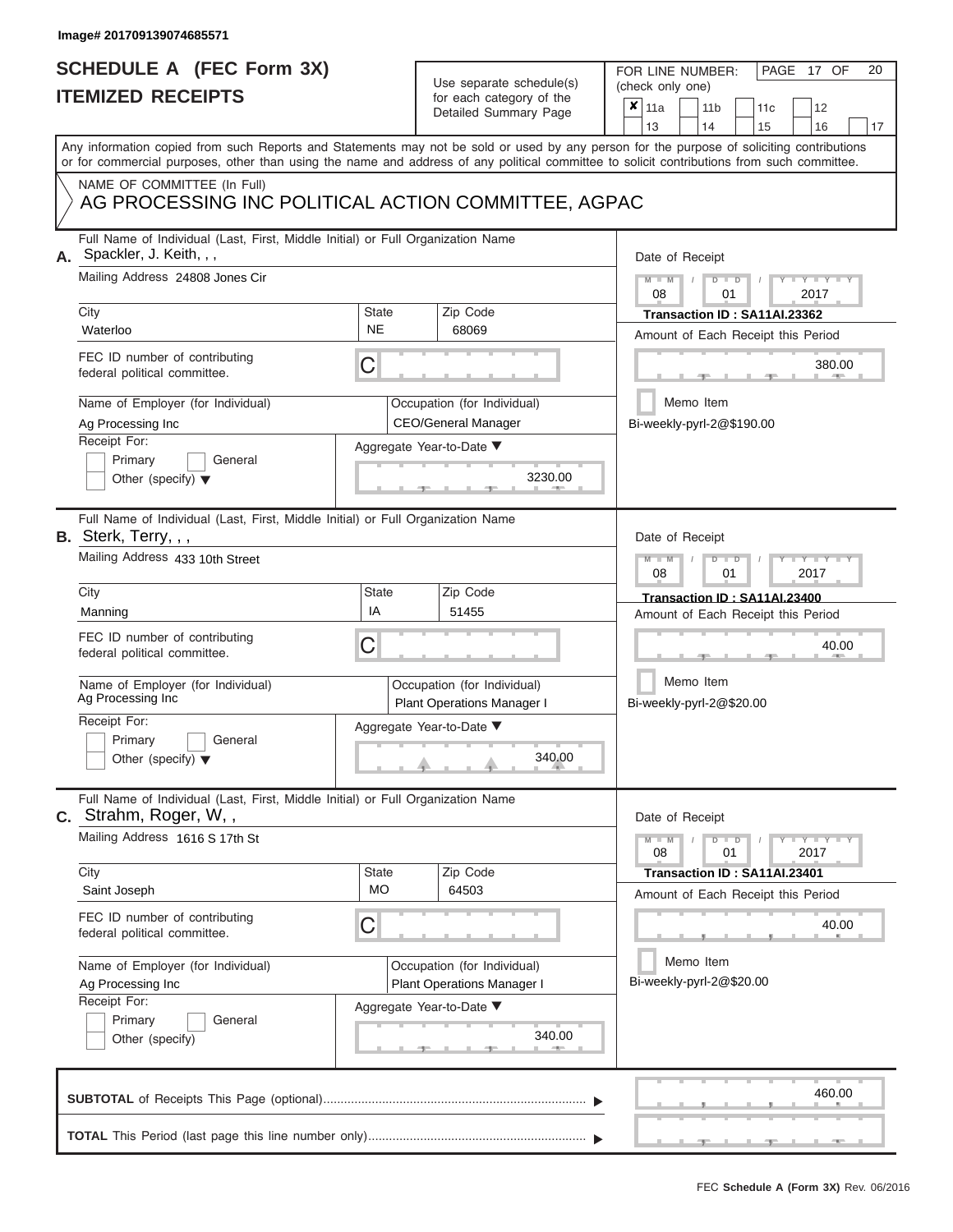## **SCHEDULE A (FEC Form 3X) ITEMIZED RECEIPTS**

| SCHEDULE A (FEC Form 3X)<br><b>ITEMIZED RECEIPTS</b>                                                                                       |                           | Use separate schedule(s)<br>for each category of the        | 20<br>FOR LINE NUMBER:<br>PAGE 18 OF<br>(check only one)                                                                                  |
|--------------------------------------------------------------------------------------------------------------------------------------------|---------------------------|-------------------------------------------------------------|-------------------------------------------------------------------------------------------------------------------------------------------|
|                                                                                                                                            |                           | Detailed Summary Page                                       | ×<br>11a<br>11 <sub>b</sub><br>12<br>11 <sub>c</sub><br>13<br>14<br>15<br>16<br>17                                                        |
| or for commercial purposes, other than using the name and address of any political committee to solicit contributions from such committee. |                           |                                                             | Any information copied from such Reports and Statements may not be sold or used by any person for the purpose of soliciting contributions |
| NAME OF COMMITTEE (In Full)<br>AG PROCESSING INC POLITICAL ACTION COMMITTEE, AGPAC                                                         |                           |                                                             |                                                                                                                                           |
| Full Name of Individual (Last, First, Middle Initial) or Full Organization Name<br>Sundvold, Dawn, , ,                                     |                           |                                                             | Date of Receipt                                                                                                                           |
| Mailing Address PO Box 100<br>City                                                                                                         | <b>State</b>              | Zip Code                                                    | $M - M$<br>$D$ $D$<br>Y TY T<br>08<br>2017<br>01<br>Transaction ID: SA11AI.23402                                                          |
| Manly                                                                                                                                      | IA                        | 50456                                                       | Amount of Each Receipt this Period                                                                                                        |
| FEC ID number of contributing<br>federal political committee.                                                                              | C                         |                                                             | 40.00                                                                                                                                     |
| Name of Employer (for Individual)<br>Ag Processing Inc                                                                                     |                           | Occupation (for Individual)<br><b>Accounting Supervisor</b> | Memo Item<br>Bi-weekly-pyrl-2@\$20.00                                                                                                     |
| Receipt For:<br>Primary<br>General<br>Other (specify) $\blacktriangledown$                                                                 |                           | Aggregate Year-to-Date ▼<br>340.00                          |                                                                                                                                           |
| Full Name of Individual (Last, First, Middle Initial) or Full Organization Name<br>B. Twist, Greg, , ,<br>Mailing Address 17417 Walnut     |                           |                                                             | Date of Receipt<br>$M - M$<br>$D$ $D$<br>Y I Y I                                                                                          |
|                                                                                                                                            |                           |                                                             | 2017<br>08<br>01                                                                                                                          |
| City<br>Omaha                                                                                                                              | State<br><b>NE</b>        | Zip Code<br>68130                                           | Transaction ID: SA11AI.23365<br>Amount of Each Receipt this Period                                                                        |
| FEC ID number of contributing<br>federal political committee.                                                                              | С                         |                                                             | 100.00                                                                                                                                    |
| Name of Employer (for Individual)<br>Ag Processing Inc                                                                                     |                           | Occupation (for Individual)<br>Sr. VP Transportation        | Memo Item<br>Bi-weekly-pyrl-2@\$50.00                                                                                                     |
| Receipt For:                                                                                                                               |                           | Aggregate Year-to-Date ▼                                    |                                                                                                                                           |
| Primary<br>General<br>Other (specify) $\blacktriangledown$                                                                                 |                           | 850.00                                                      |                                                                                                                                           |
| Full Name of Individual (Last, First, Middle Initial) or Full Organization Name<br>Wilson, Andrew, J,,<br>C.                               |                           |                                                             | Date of Receipt                                                                                                                           |
| Mailing Address 16566 Hascall St.                                                                                                          |                           |                                                             | $D$ $\Box$ $D$<br>$\mathbf{I} = \mathbf{Y} - \mathbf{I} - \mathbf{Y} - \mathbf{I}$<br>$M - M$<br>01<br>2017<br>08                         |
| City<br>Omaha                                                                                                                              | <b>State</b><br><b>NE</b> | Zip Code<br>68130                                           | Transaction ID: SA11AI.23369<br>Amount of Each Receipt this Period                                                                        |
| FEC ID number of contributing<br>federal political committee.                                                                              | С                         |                                                             | 50.00                                                                                                                                     |
| Name of Employer (for Individual)<br>Ag Processing Inc                                                                                     |                           | Occupation (for Individual)<br>National Account Manager     | Memo Item<br>Bi-weekly-pyrl-2@\$25.00                                                                                                     |
| Receipt For:<br>Primary<br>General<br>Other (specify)                                                                                      |                           | Aggregate Year-to-Date ▼<br>425.00                          |                                                                                                                                           |
|                                                                                                                                            |                           |                                                             | 190.00                                                                                                                                    |
|                                                                                                                                            |                           |                                                             | $-1$                                                                                                                                      |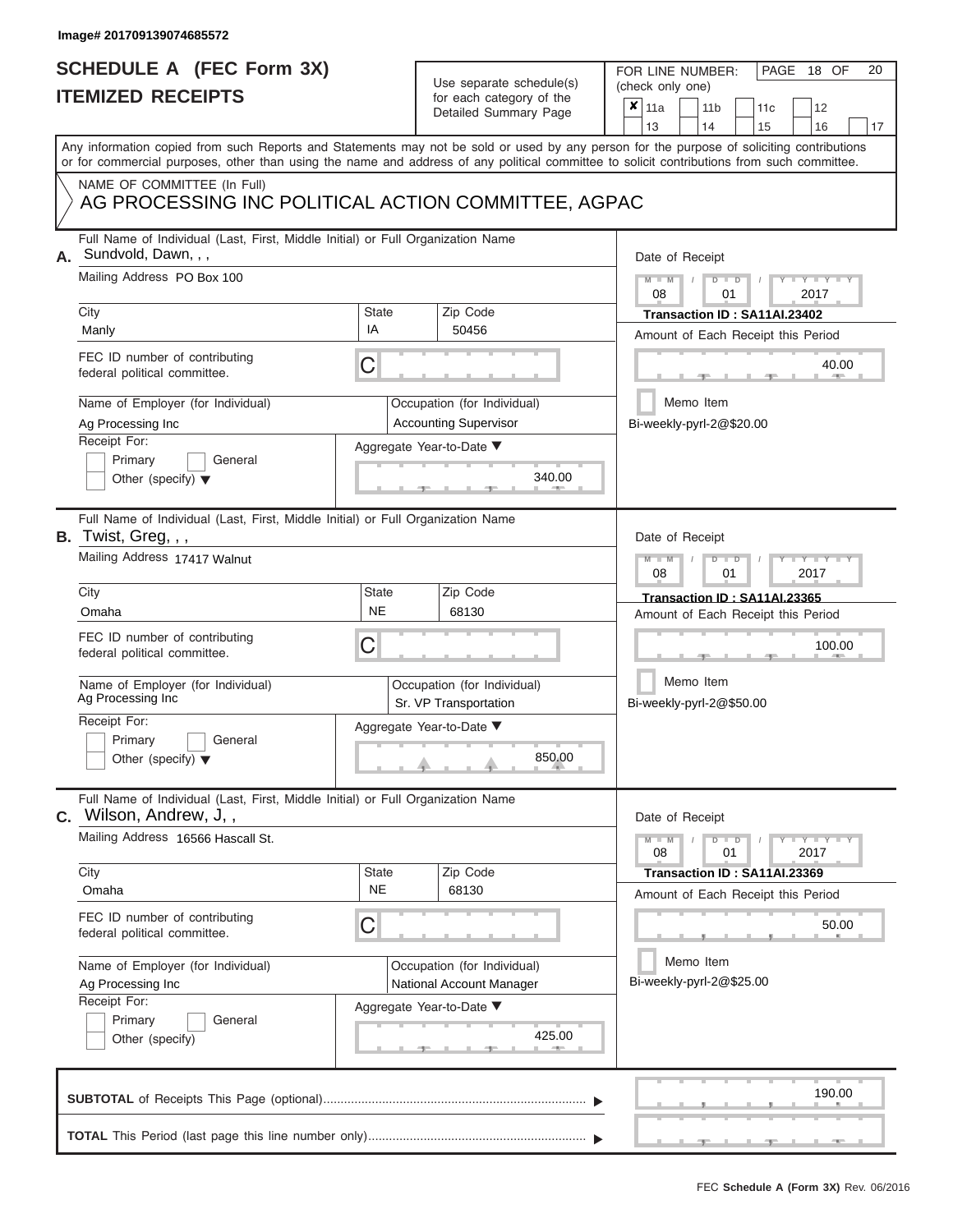# **SCHEDULE A (FEC Form 3X)**

# Use separate schedule(s)

| SCHEDULE A (FEC Form 3X)<br><b>ITEMIZED RECEIPTS</b>                                                                                                                                                                                                                                    |                             | Use separate schedule(s)<br>for each category of the<br>Detailed Summary Page | 20<br>FOR LINE NUMBER:<br>PAGE 19 OF<br>(check only one)<br>×<br>11a<br>11 <sub>b</sub><br>12<br>11c                                |
|-----------------------------------------------------------------------------------------------------------------------------------------------------------------------------------------------------------------------------------------------------------------------------------------|-----------------------------|-------------------------------------------------------------------------------|-------------------------------------------------------------------------------------------------------------------------------------|
|                                                                                                                                                                                                                                                                                         |                             |                                                                               | 13<br>16<br>14<br>15<br>17                                                                                                          |
| Any information copied from such Reports and Statements may not be sold or used by any person for the purpose of soliciting contributions<br>or for commercial purposes, other than using the name and address of any political committee to solicit contributions from such committee. |                             |                                                                               |                                                                                                                                     |
| NAME OF COMMITTEE (In Full)<br>AG PROCESSING INC POLITICAL ACTION COMMITTEE, AGPAC                                                                                                                                                                                                      |                             |                                                                               |                                                                                                                                     |
| Full Name of Individual (Last, First, Middle Initial) or Full Organization Name<br>Wilwerding, Dave, , ,<br>А.<br>Mailing Address 7910 N 127th Ave                                                                                                                                      |                             |                                                                               | Date of Receipt<br>$M - M$<br>$D$ $D$<br>Y TY T                                                                                     |
|                                                                                                                                                                                                                                                                                         |                             |                                                                               | 08<br>01<br>2017                                                                                                                    |
| City<br>Omaha                                                                                                                                                                                                                                                                           | State<br><b>NE</b>          | Zip Code<br>68142                                                             | Transaction ID: SA11AI.23403                                                                                                        |
|                                                                                                                                                                                                                                                                                         |                             |                                                                               | Amount of Each Receipt this Period                                                                                                  |
| FEC ID number of contributing<br>federal political committee.                                                                                                                                                                                                                           | С                           |                                                                               | 40.00                                                                                                                               |
| Name of Employer (for Individual)                                                                                                                                                                                                                                                       |                             | Occupation (for Individual)                                                   | Memo Item                                                                                                                           |
| Ag Processing Inc                                                                                                                                                                                                                                                                       |                             | Sr. VP General Council                                                        | Bi-weekly-pyrl-2@\$20.00                                                                                                            |
| Receipt For:<br>Primary<br>General                                                                                                                                                                                                                                                      |                             | Aggregate Year-to-Date ▼                                                      |                                                                                                                                     |
| Other (specify) $\blacktriangledown$                                                                                                                                                                                                                                                    |                             | 340.00                                                                        |                                                                                                                                     |
| Full Name of Individual (Last, First, Middle Initial) or Full Organization Name<br><b>B.</b> Woll, Ed, , ,                                                                                                                                                                              |                             |                                                                               | Date of Receipt                                                                                                                     |
| Mailing Address 18308 Nina Street                                                                                                                                                                                                                                                       |                             |                                                                               | $M - M$<br>$D$ $D$<br>$\blacksquare$ $\blacksquare$ $\blacksquare$ $\blacksquare$ $\blacksquare$ $\blacksquare$<br>2017<br>08<br>01 |
| City                                                                                                                                                                                                                                                                                    | State                       | Zip Code                                                                      | Transaction ID: SA11AI.23405                                                                                                        |
| Omaha                                                                                                                                                                                                                                                                                   | <b>NE</b>                   | 68130                                                                         | Amount of Each Receipt this Period                                                                                                  |
| FEC ID number of contributing<br>federal political committee.                                                                                                                                                                                                                           | С                           |                                                                               | 40.00                                                                                                                               |
| Name of Employer (for Individual)<br>Ag Processing Inc                                                                                                                                                                                                                                  | Occupation (for Individual) | Memo Item<br>Bi-weekly-pyrl-2@\$20.00                                         |                                                                                                                                     |
| Receipt For:                                                                                                                                                                                                                                                                            |                             | Sr. Director of Corporate Relations<br>Aggregate Year-to-Date ▼               |                                                                                                                                     |
| Primary<br>General<br>Other (specify) $\blacktriangledown$                                                                                                                                                                                                                              |                             | 340.00                                                                        |                                                                                                                                     |
| Full Name of Individual (Last, First, Middle Initial) or Full Organization Name<br>C.                                                                                                                                                                                                   |                             |                                                                               | Date of Receipt                                                                                                                     |
| <b>Mailing Address</b>                                                                                                                                                                                                                                                                  |                             |                                                                               | $M - M$<br>$D$ $D$<br>$Y - Y - Y - Y - Y$                                                                                           |
| City                                                                                                                                                                                                                                                                                    | State                       | Zip Code                                                                      | Amount of Each Receipt this Period                                                                                                  |
| FEC ID number of contributing<br>federal political committee.                                                                                                                                                                                                                           | С                           |                                                                               |                                                                                                                                     |
| Name of Employer (for Individual)                                                                                                                                                                                                                                                       |                             | Occupation (for Individual)                                                   | Memo Item                                                                                                                           |
| Receipt For:<br>Primary<br>General<br>Other (specify)                                                                                                                                                                                                                                   |                             | Aggregate Year-to-Date ▼<br><u>_______</u> ________                           |                                                                                                                                     |
|                                                                                                                                                                                                                                                                                         |                             |                                                                               | 80.00                                                                                                                               |
|                                                                                                                                                                                                                                                                                         |                             |                                                                               | 2240.00                                                                                                                             |